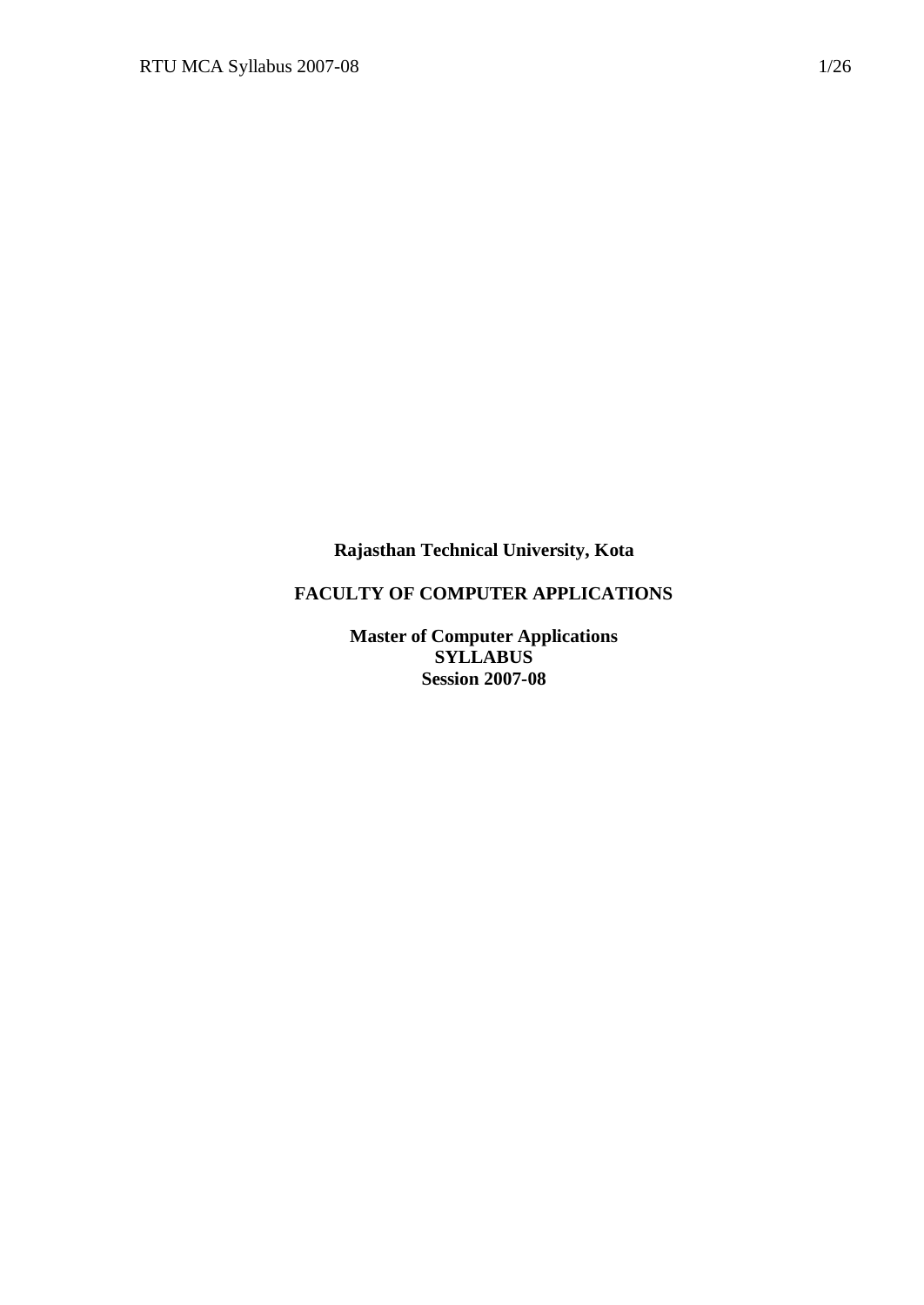# **Rajasthan Technical University, Kota**

#### **FACULTY OF COMPUTER APPLICATIONS**

## **Master of Computer Applications SYLLABUS Session 2007-08**

|                   | <b>MCA Year 1 Semester I</b> |                                     |   |                |   |                  |            |              |
|-------------------|------------------------------|-------------------------------------|---|----------------|---|------------------|------------|--------------|
|                   |                              |                                     |   |                |   |                  |            |              |
| S.No.             | <b>COURSE</b>                | <b>SUBJECT</b>                      |   | <b>PERIODS</b> |   | <b>INTERNAL</b>  | <b>ESE</b> | Subject      |
|                   | <b>CODE</b>                  |                                     |   |                | P | <b>ASSESMENT</b> |            | <b>TOTAL</b> |
| 1                 | <b>MCA-101</b>               | <b>Computer Architecture</b>        | 3 | 1              |   | 20               | 80         | 100          |
| $\overline{2}$    | <b>MCA-102</b>               | Accounting and Financial Management | 3 | 1              |   | 20               | 80         | 100          |
| 3                 | MCA-103                      | Database Management System          | 3 | 1              |   | 20               | 80         | 100          |
| 4                 | <b>MCA-104</b>               | Programming in C                    | 3 | 1              |   | 20               | 80         | 100          |
| 5                 | MCA-105                      | Discrete Mathematics                | 3 |                |   | 20               | 80         | 100          |
| <b>Practicals</b> |                              |                                     |   |                |   |                  |            |              |
|                   | <b>MCA-151</b>               | Office management Lab               |   |                | 4 | 20               | 80         | 100          |
| $\mathfrak{D}$    | <b>MCA-152</b>               | <b>DBMS Lab</b>                     |   |                | 4 | 20               | 80         | 100          |
| 3                 | MCA-153                      | Programming in C Lab                |   |                | 4 | 20               | 80         | 100          |
| 4                 | <b>MCA-154</b>               | Microprocessor Lab                  |   |                | 4 | 20               | 80         | 100          |
|                   |                              | Total                               |   |                |   | 180              | 720        | 900          |
|                   |                              |                                     |   |                |   |                  |            |              |

1 MCA-101 Computer Architecture 2 1 3 1 20 80 100 Combinational Digital Circuits: Gates, Boolean Functions and Expressions, Designing Gate Networks, Useful Combinational Parts, Programmable Combinational Parts, Timing and Control, Latches, Flip-Flops and Registers, Sequential Circuits, Useful Sequential Parts,

Computer System Technology: Components to Applications, Computer Systems and their Parts, Generations, Processor and Memory Technologies, Peripherals I/O and Communications, Software Systems and Applications.

Programmable Sequential Parts, Clocks and Timing of Events.

Instruction and addressing, instruction formats, types, addressing modes. Assembly Language Programs, Assembler Directives, Pseudo Instructions, Macroinstructions, Linking and Loading,.8085 Instruction Set.

Arithmetic/Logic Unit: Number Representation, Arithmetic Operations, Floating-Point Arithmetic.

Memory System Design: Main Memory Concepts, Cache Memory Organization, Mass Memory Concepts, Virtual Memory and Paging.

Input/Output and Interfacing, Input/Output Devices, Input/Output Programming, Interrupts.

Vector And Array Processing, Shared-Memory, Multiprocessing, Distributed Multi Computing. Programming in 8085 Microprocessor.

- 1. Computer Organization and Architecture William Stallings (Pearson Education Asia)
- 2. Computer Organization and Architecture -John P. Hayes (McGraw -Hill)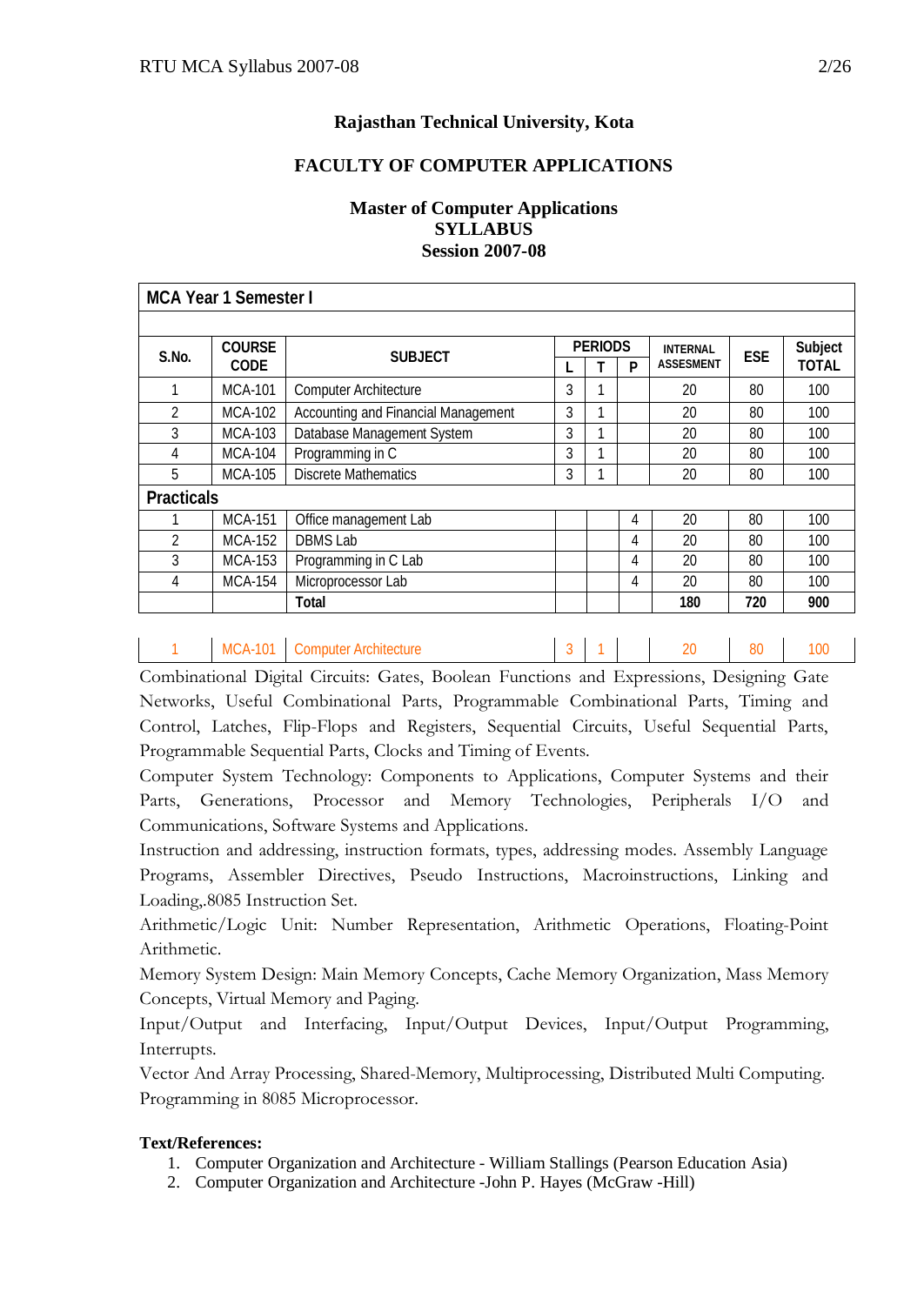- 3. Computer Organization -V. Carl. Hamacher (McGraw-Hill)
- 4. Computer Organization & Design, Patterson & Hennessy, ELSEVIER

|  | <b>MCA</b><br>10 <sup>o</sup><br>١Uz | Accou<br>י היה<br>וושו<br>anan itu<br>uucur |  |  |  | n c | $\Omega$<br>ou | u. |
|--|--------------------------------------|---------------------------------------------|--|--|--|-----|----------------|----|
|--|--------------------------------------|---------------------------------------------|--|--|--|-----|----------------|----|

Definition of Accounting and its advantages & limitations, Scope of accounting, Branches of Accounting – Financial Accounting – Cost Accounting – Management Accounting, users of Accounting information, Methods of Accounting, Double Entry Accounting System, Types of Accounts and Rules for Debit and Credit. Cash and Credit Transaction, Cash discount and Trade discount. Preparation of Journal, Ledger and Trial Balance. Final Accounts and Accounting Ratios, Preparation of Final Accounts (Sole Proprietorship only), Preparation of Trading A/c, Profit & Loss A/c and Balance Sheet covering simple adjustments.

Accounting Ratios: Meaning, Advantages and Limitations of Accounting ratios Computation of following ratios only:

Gross Profit Ratio, Net Profit Ratio, Stock Turnover Ratio, Operating Ratio, Current Ratio, Liquid Ratio, Debtors Ratio, Creditors Ratio, Return on Capital Employed, Earning Per Share, Return on shareholders fund.

Cost Accounting: Meaning and definition of Cost Accounting – its Advantages & Limitations Budgetary Control, Definitions – Advantages – Limitations, Procedure for setting up Budgetary Control, Different types of budgets, Advantages and limitations of Cash Budget and preparation of Cash Budget.

Marginal Costing: Meaning-Advantages- Limitations, Break Even Point, Margin of Safety, Profit Volume Ratio, Application of Marginal Costing including simple problems on make or buy and product mix.

## **Text/References:**

- 1. Accounting for Management Vijay Kumar, Tata McGraw-Hill.
- 2. Accounting: Text and Cases(SIE) Anthony, N. Robert, Hawkins and Merchant, McGraw-Hill.
- 3. Advanced Management Accounting, Vol. 1&2 S. N. Maheshwari, and S. K. Maheshwari, Vikas Publishing House.
- 4. Advanced Management Accounting Kaplan and Atkinson, 3rd ed. Prentice Hall.
- 5. Cost Accounting and Costing Methods H. J. Weldon, Macdonald and Evans.
- 6. Manegerial Finance Weston, John. Fred. Thomas, E. Copeland, Dryden press.
- 7. Basic Business Finance: A Text. R. D. Irwin Pearson Hunt, Charles Marvin Williams, Gordan Donaldson.
- 8. Basic Financial Management Khan & Jain, Tata McGraw-Hill.
- 9. Financial Decision Making: Concepts, Problems and Cases Hampton, J. John, Prentice Hall International.
- 10. Financial Management Periasamy, Tata McGraw-Hill.

| <b>MCA-103</b> | <b>Database</b> iv<br>System<br>: Management S |  |  |  |  | 80 |  |
|----------------|------------------------------------------------|--|--|--|--|----|--|
|----------------|------------------------------------------------|--|--|--|--|----|--|

Overview of DBMS, Basic DBMS terminology, data base system v/s file system, data independence. Architecture of a DBMS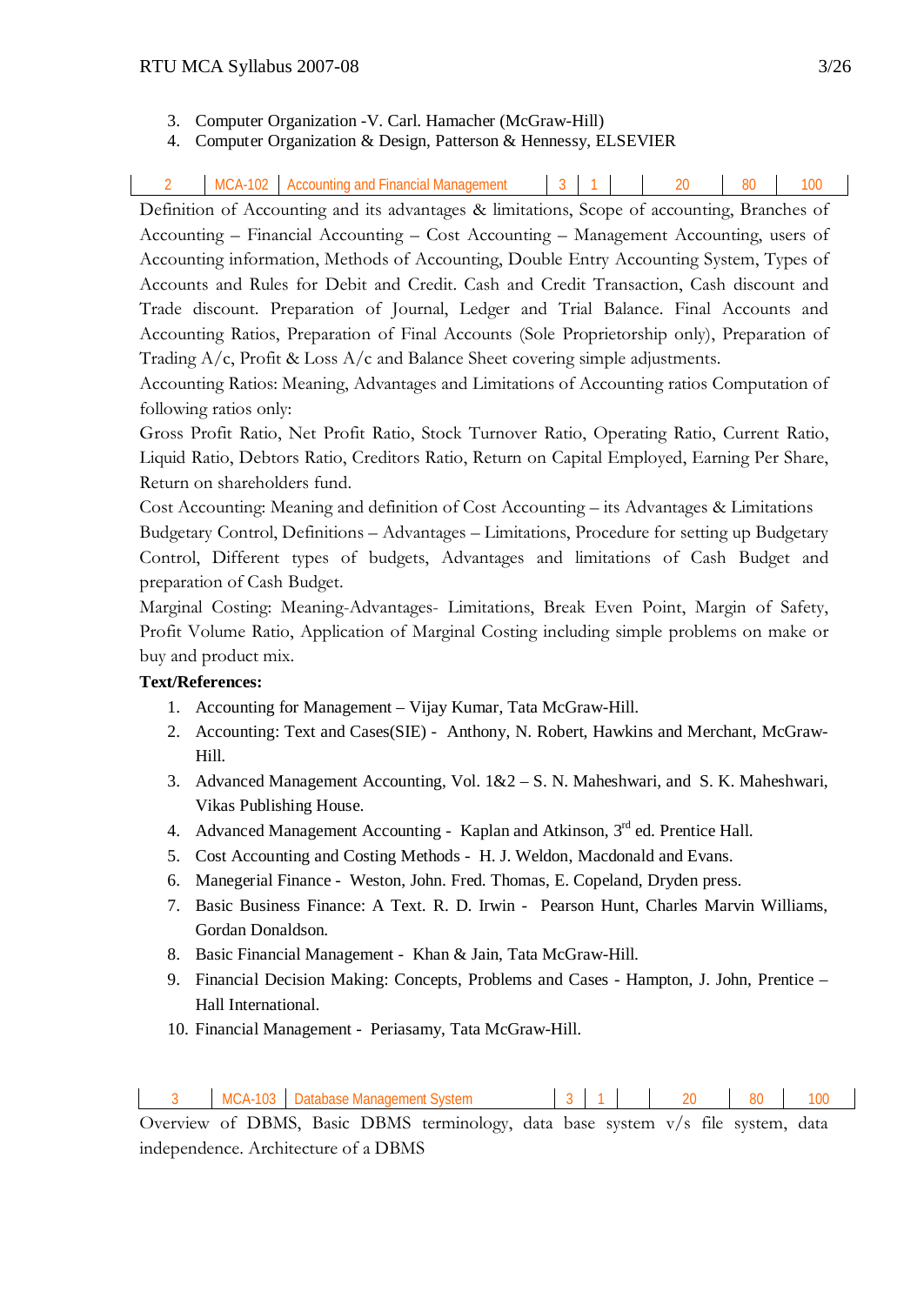Introduction to data models: entity relationship model, hierarchical model: from network to hierarchical, relational model, comparison of network, hierarchical and relational models.

Data modeling using the Entity Relationship Model: ER model concepts, notation for ER diagram, mapping constraints, keys, Concepts of Super Key, candidate key, primary key, Generalization, aggregation, reduction of an ER diagrams to tables, extended ER model, relationships of higher degree.

Relational model: storage organizations for relations, relational algebra, relational calculus. Normalization: Functional dependencies, normal forms, first, second, third normal forms, BCNF, inclusion dependencies, loss less join decompositions, normalization using FD, MVD, and JDs, alternative approaches to database design.

Introduction to SQL: Characteristics of SQL, Advantages of SQL, SQL data types and literals, Types of SQL commands, SQL operators and their procedure, Tables, views and indexes, Queries and sub queries, Aggregate functions, insert, update and delete operations, Joins, Unions, Intersection, Minus in SQL.

# **Text/References:**

- 1. Date C J, "An Introduction To Database System", Addision Wesley
- 2. Korth, Silbertz, Sudarshan, "Database Concepts", McGraw Hill
- 3. Elmasri, Navathe, "Fundamentals of Database Systems", Addision Wesley
- 4. Paul Beynon Davies, "Database Systems", Palgrave Macmillan
- 5. Bipin C. Desai, "An introduction to Database Systems", Galgotia Publication
- 6. Majumdar & Bhattacharya, "Database Management System", TMH
- 7. Ramakrishnan, Gehrke, "Database Management System", McGraw Hill
- 8. Bharti P.K, "An introduction to Database Systems", JPNP

| <b>MCA-104</b> | $\mathsf{I}$<br>Programming | $\sim$<br>ີ |  | ንበ | 80 | 00 |
|----------------|-----------------------------|-------------|--|----|----|----|
|                |                             |             |  |    |    |    |

Problem Solving with Computers: Algorithms, and Flowcharts. Data types, constants, variables, operators, data input and output, assignment statements, conditional statements, string and character handling, data validation examples.

Iteration, arrays, strings processing, defining function, types of functions, function prototype, passing parameters, recursion.

Storage class specifiers, pre-processor, header files and standard functions. Pointers: Definition and uses of pointers, pointer arithmetic, pointers and array, pointers and functions, pointer to pointer. Structures, union, pointers to structures, user-defined data types, enumeration. Data files: Opening, closing, creating, processing and unformatted data files. Introduction to Dynamic Memory Allocation, command line arguments, systems calls.

# **Text/References:**

- 1. C Programming Language, Kernighan & Ritchie, PHI.
- 2. C How to Program, Dietel & Dietel, PHI
- 3. The Complete Reference C, Schildt, TMH
- MCA-105 Discrete Mathematics 3 1 20 80 100

Introduction to Discrete Mathematical Structures, Formal Methods: Introduction and Analogy, Abstraction.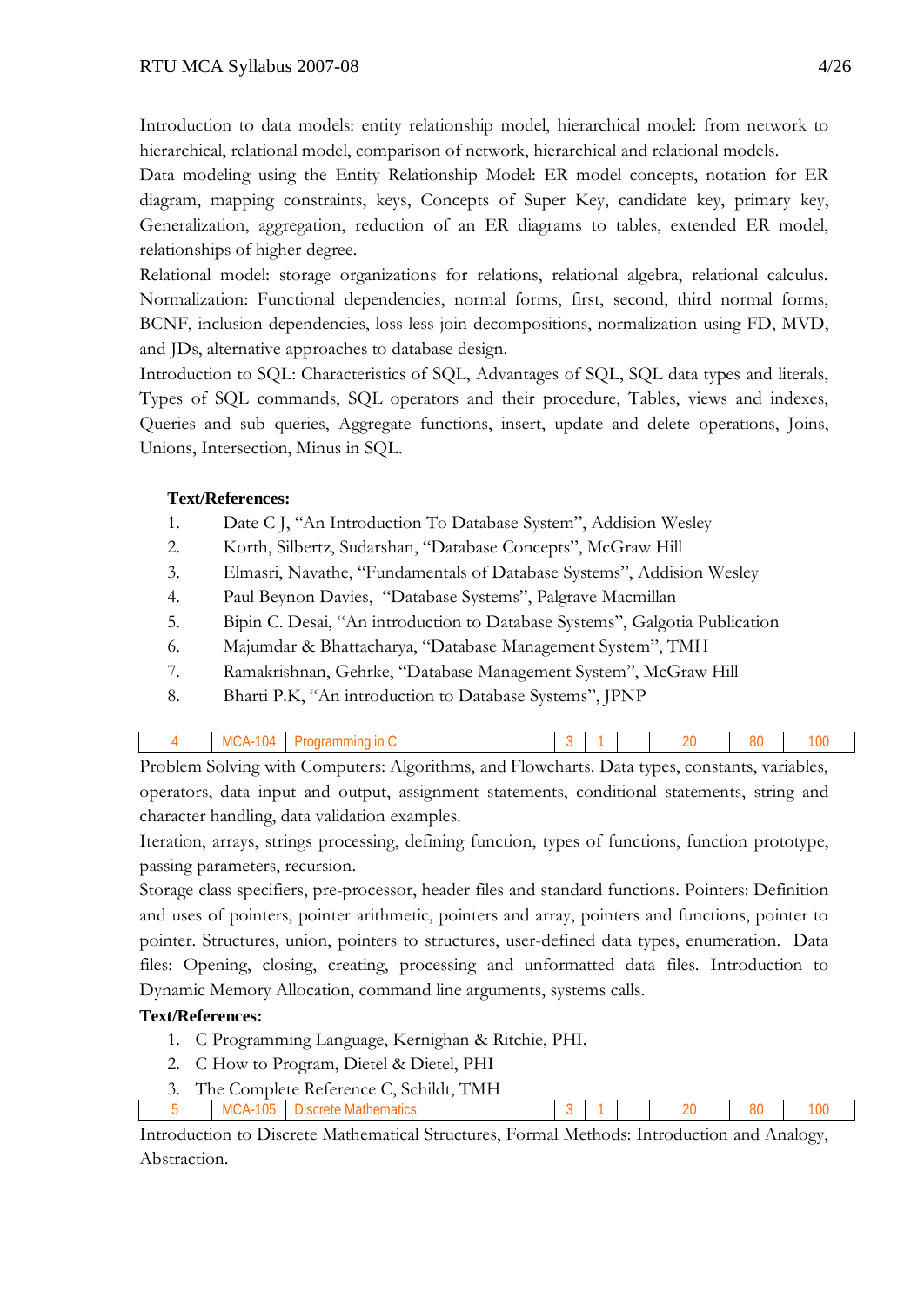Fundamentals: Sets & Relations- Sets, Types of Sets, Multi Sets, Operations on Sets, Relations and Properties of Relations, Representation of Relations, Equivalence Relation, Closures of Relations, Methods of Proof-Direct Proofs, Indirect Proofs, Mathematical Induction, Method of Contradiction.

Combinatorics: Permutations and Combinations, Pigeon Hole Principle, Principle of Inclusion and Exclusion, Sequence and Series, Generating Functions.

Mathematical Logic, Posets and Lattices: Partial Order Set, Bounding Elements, Well Ordered Set, Topological Sorting, Lattices, Principle of Duality, Bounded, Distributed, and Complemented Lattices, Proposition and Propositional Calculus.

Graphs and Group Theory: Basic Introduction of Graphs- Types of Graphs, Path and Circuits, Eulerian Path and Circuits, Hamiltonian Path and Circuits, Shortest Path Algorithms, Group, Definitions and Properties, Coset & Subgroup, Normal subgroup, Homomorphism of groups, Cyclic Group, Permutation Group.

Finite State Machines and Languages: Grammar and Languages- Phrase structure Grammar, Types of Grammars and Languages, Finite State Machines and Languages, Minimization of Finite State Machines.

- 1. Keneth H. Rosen, "Discrete Mathematics and Its Applications", TMH
- 2. C.L. Liu, "Elements of Discrete Mathematics", TMH.
- 3. Kolman, Busby & Ross, "Discrete Mathematical Structures", PHI.
- 4. Narsingh Deo, "Graph Theory With Application to Engineering and Computer Science", PHI
- 5. Trembly J.P. & Manohar P., "Discrete Mathematical Structures with Applications to Computer Science", McGraw Hill..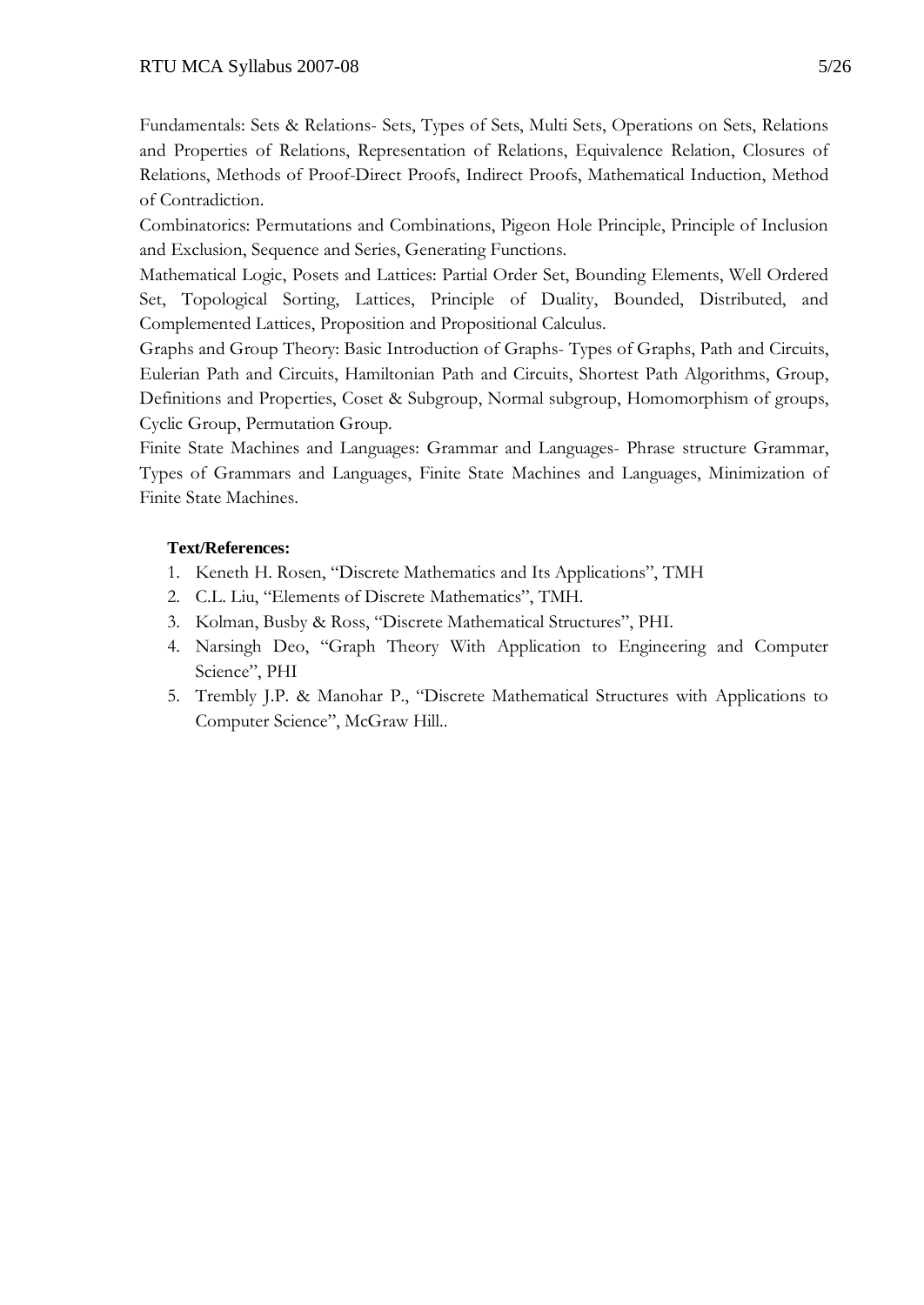|                   | <b>MCA Year 1 Semester II</b>   |                                                     |                |           |                 |                  |         |       |
|-------------------|---------------------------------|-----------------------------------------------------|----------------|-----------|-----------------|------------------|---------|-------|
|                   |                                 |                                                     |                |           |                 |                  |         |       |
| S.No.             | <b>COURSE</b><br><b>SUBJECT</b> |                                                     | <b>PERIODS</b> |           | <b>INTERNAL</b> | <b>ESE</b>       | Subject |       |
|                   | CODE                            |                                                     |                | т         | P               | <b>ASSESMENT</b> |         | TOTAL |
|                   | <b>MCA-201</b>                  | C++ and Algorithm and Data Structure                | 3              |           |                 | 20               | 80      | 100   |
| 2                 | <b>MCA-202</b>                  | <b>Computer Oriented Numerical and Methods</b>      | 3              | 1         |                 | 20               | 80      | 100   |
| 3                 | <b>MCA-203</b>                  | Programming in Java                                 | 3              | 1         |                 | 20               | 80      | 100   |
| 4                 | <b>MCA-204</b>                  | <b>Operating System</b>                             | 3              | 1         |                 | 20               | 80      | 100   |
| 5                 | <b>MCA-205</b>                  | Data Communications and Computer<br><b>Networks</b> | 3              | 1         |                 | 20               | 80      | 100   |
|                   |                                 |                                                     |                |           |                 |                  |         |       |
| <b>Practicals</b> |                                 |                                                     |                |           |                 |                  |         |       |
|                   | <b>MCA-251</b>                  | Data Structure Lab                                  |                |           | 4               | 20               | 80      | 100   |
| 2                 | MCA-252                         | CONM Lab                                            |                |           | 4               | 20               | 80      | 100   |
| 3                 | MCA-253                         | Java Lab                                            |                |           | 4               | 20               | 80      | 100   |
| 4                 | <b>MCA-255</b>                  | Communication & Soft Skill Lab                      |                |           | 4               | 20               | 80      | 100   |
|                   |                                 | Total                                               |                |           |                 | 180              | 720     | 900   |
|                   |                                 |                                                     |                |           |                 |                  |         |       |
|                   |                                 | MCA-201 C++ and Algorithm and Data Structure        | $\mathbf{3}$   | $\vert$ 1 |                 | 20               | 80      | 100   |

Evolution of OOP, OOP Paradigm, advantages of OOP, Comparison between functional programming and OOP Approach, characteristics of object oriented language – objects, classes, inheritance, reusability, user defined data types, polymorphism, overloading. Introduction to C++, Identifier and keywords, constants, C++ operators, type conversion, Variable declaration, statements, expressions, input and output, conditional expression loop statements, breaking control statements.

Defining function, types of functions, storage class specifiers, recursion, pre-processor, header files and standard functions, Arrays, pointer arithmetic's, structures, pointers and structures, unions, bit fields typed, enumerations.

Classes, member functions, objects, arrays of class objects, pointers and classes, nested classes, constructors, destructors, inline member functions, static class member, friend functions, dynamic memory allocation.

Inheritance, single inheritance, types of base classes, types of derivations, multiple inheritance, container classes, member access control

Function overloading, operator overloading, polymorphism, early binding, polymorphism with pointers, virtual functions, late binding, pure virtual functions, opening and closing of files, stream state member functions, binary file operations, structures and file operations, classes and file operations, random access file processing.

DATA STRUCTURE: Basic data structures such as arrays, stack and queues and their applications, linked and sequential representation. Linked list, representation of linked list, multi linked structures.

Trees: definitions and basic concepts, linked tree representation, representations in contiguous storage, binary trees, binary tree traversal, searching insertion and deletion in binary trees, heap tree and heap sort algorithm, AVL trees.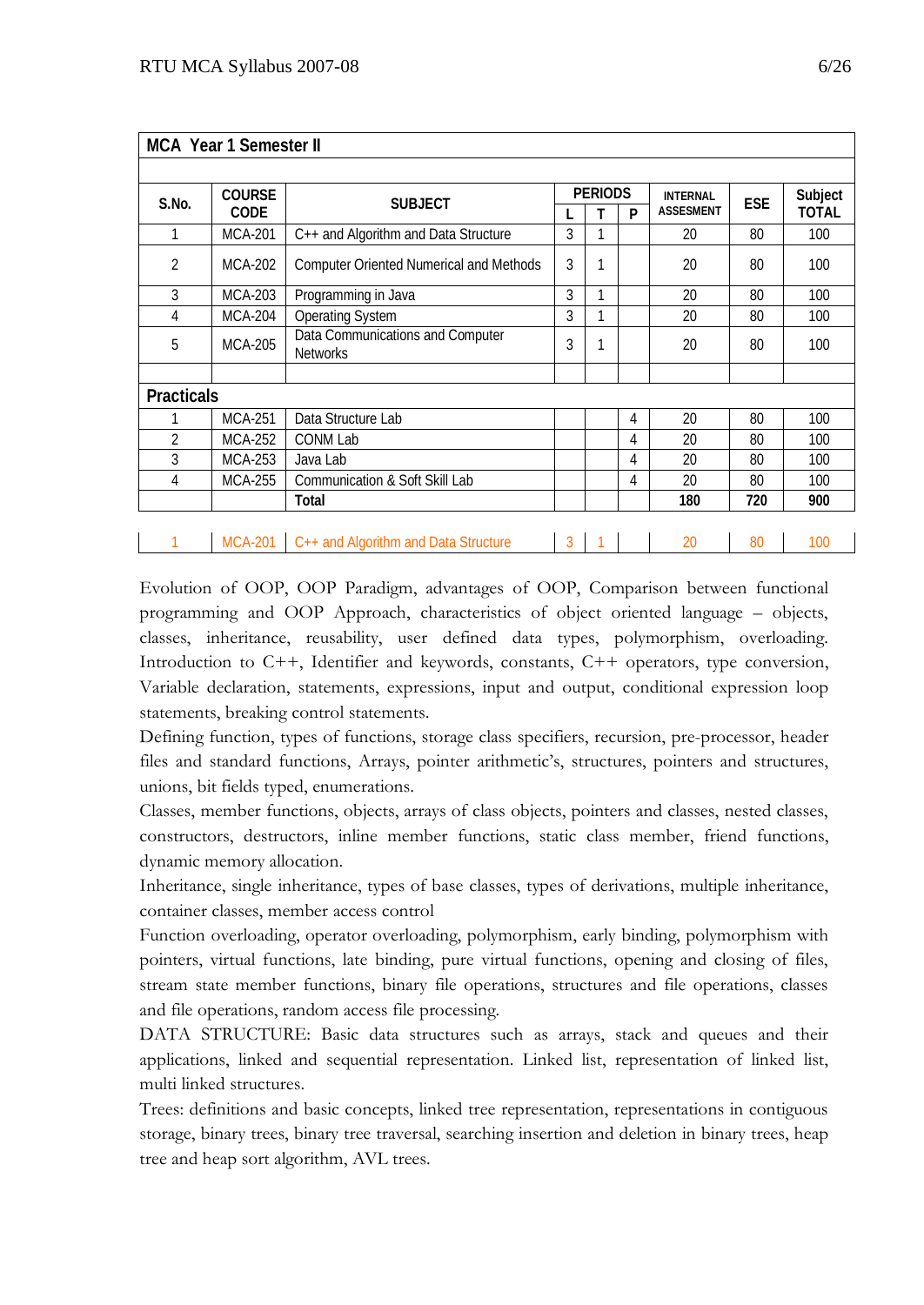Graphs and their application, sequential and linked representation of graph – adjacency matrix, operations on graph, traversing a graph, Dijkstra's algorithm for shortest distance, DFS and BFS, Hashing.

Searching and sorting, use of various data structures for searching and sorting, Linear and Binary search, Insertion sort, Selection sort, Merge sort, Radix sort, Bubble sort, Quick sort, Heap Sort.

## **Text/References:**

- 1. An introduction to data structures with applications By Jean-Paul Tremblay, P. G. Sorenson, TMH
- 2. Data Structures in C/C++, Tanenbaum, PHI
- 3. Data Structures in C/C++, Horowitz, Sawhney.
- 4. Practical C++ Programming, Steve Oualline, O'Reilly.
- 5. How to Program C++, Dietel, Pearson
- 6. Object Oriented Design & Modelling, Rambaugh, PHI.
- 7. A First Book of C++, Bronson, Thomson

| ∩∩י<br>:omnuter<br><b>Driented</b><br>N<br>ગnoo |
|-------------------------------------------------|
|-------------------------------------------------|

Floating point Arithmetic: Representation of floating point numbers, Operations, Normalization, Pitfalls of floating point representation, Errors in numerical computation

Iterative Methods: Zeros of a single transcendental equation and zeros of polynomial using Bisection Method, Iteration Method, Regula-Falsi method, Newton Raphson method, Secant method, Rate of convergence of iterative methods.

Simultaneous Linear Equations: Solutions of system of Linear equations, Gauss Elimination direct method and pivoting, Ill Conditioned system of equations, Refinement of solution. Gauss Seidal iterative method, Rate of Convergence.

Interpolation and approximation: Finite Differences, Difference tables, Polynomial Interpolation: Newton's forward and backward formula, Central Difference Formulae: Gauss forward and backward formula, Stirling's, Bessel's, Everett's formula.

Interpolation with unequal intervals: Langrange's Interpolation, Newton Divided difference formula, Hermite's Interpolation, Approximation of function by Taylor's series and Chebyshev polynomial

Numerical Differentiation and Integration: Introduction, Numerical Differentiation, Numerical Integration, Trapezoidal rule, Simpson's rules, Weddle's Rule Euler- Maclaurin Formula.

Solution of differential equations: Picard's Method, Euler's Method, Taylor's Method, Runge-Kutta methods, Predictor-corrector method, Automatic error monitoring, stability of solution.

Curve fitting and Approximation: Method of least squares, fitting of straight lines, polynomials, exponential curves etc.

*(Emphasis must be given to algorithmic approach)*

# **Text/References:**

- 1. Numerical Methods and Computing, Cheney & Kincaid, 5<sup>th</sup> Ed., Thomson.
- 2. Applied Numerical Methods for Engineers, Schilling & Harries, Thomson.
- 3. Numerical Algorithms, Krishnamurthy & Sen, EWP.
- MCA-203 Programming in Java 3 1 20 80 100

Overview of Object Oriented Concepts in Java.

Introduction Java & internet, Java applets and its applications, Java features like security, portability, byte code, java virtual machine, object oriented, robust, multithreading, architectural neutral, distributed and dynamic.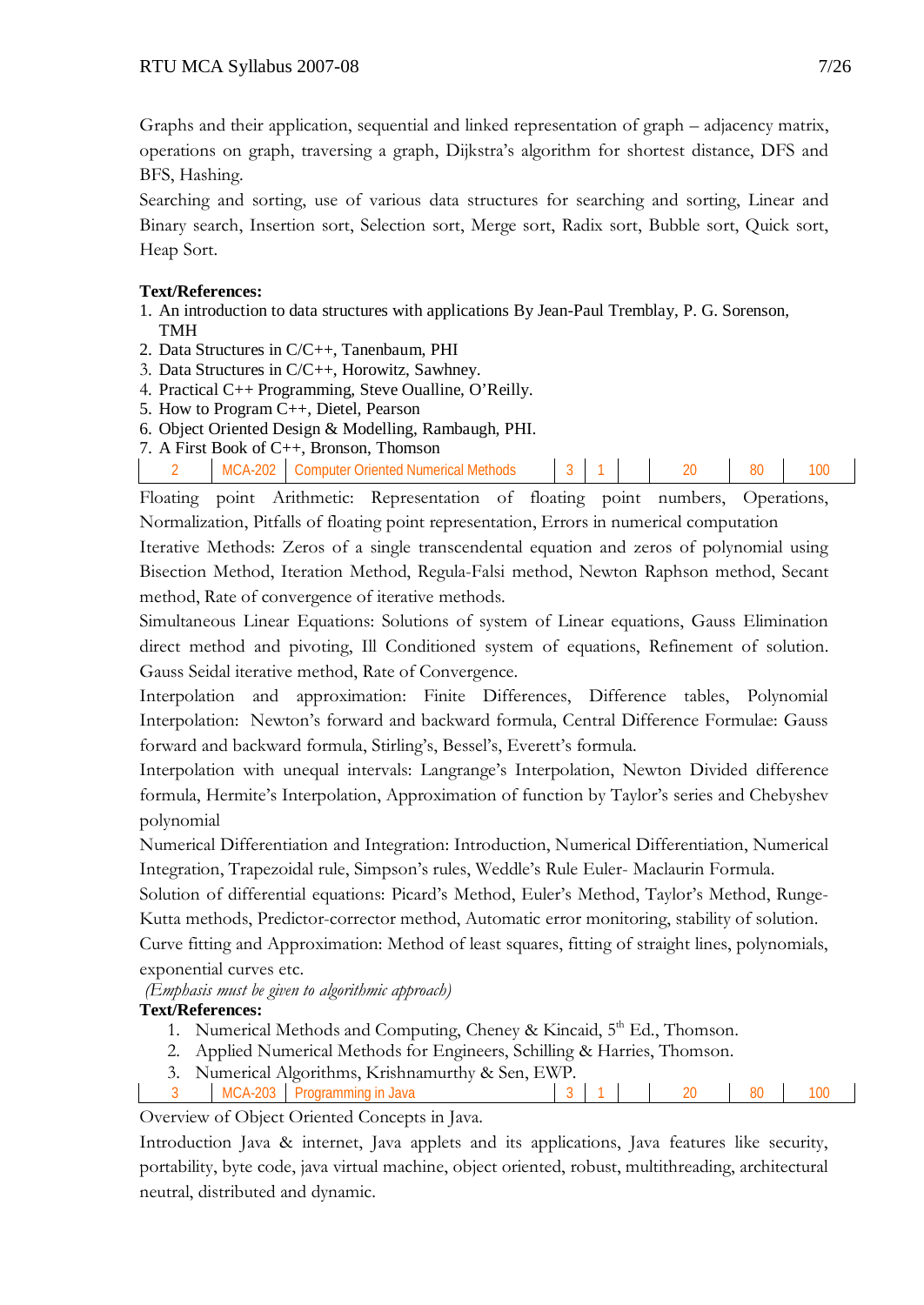Data types and control structures, operators, array, Java methods and classes.

Inheritance of procedures and Data, packages and interface, exception handling, multithreaded programming thread priorities, synchronization, messaging, creating and controlling of threads. I/O and applets. String handling and various string functions.

Java utilities like java.lang, java.util and their uses, java.io, basics of networking using Java.

Java applets and their use – Event Handling – AWT and working with Windows – Event Handling – Event Handling Mechanisms, Delegation Event Model, Event Class, Event Listener Interfaces, Adapter Classes, Inner Class. AWT and working with windows – AWT Classes, Window fundamentals, frame windows, frame window in An Applet, Working with Graphics, color, fonts and text.

Java Beans – BDK, JAR files, Introspection, Developing simple bean using BDK, Bound Properties, BeanInfo, Interface, Constrained properties, Persistance, Customizers Servlets - Life cycle of servlet, use of tomcat for servlet, servlet API, Javax.Servlet package, servlet parameters, Javax.Servlet.http package, Handling HTTP requests and Responses, Cookies.

JDBC – JDBC API, JDBC Drivers, Products, JDBC Design considerations, Two Tier and Three Tier client server model, Basic steps to JDBC, setting up a connection to database, Creating and executing SQL statements, Resultset and Resultset MetaData Object.

# **Text/References:**

- 1. Java How to Program, Dietel & Dietel, Pearson
- 2. Herbert Schildt: JAVA 2 The Complete Reference, TMH, Delhi
- 3. U.K. Chakraborty and D.G. Dastidar: Software and Systems An Introduction, Wheeler Publishing, Delhi.
- 4. Joseph O'Neil and Herb Schildt: Teach Yourself JAVA, TMH, Delhi.

| $-204$<br>MCA-2<br>Jperating '<br><b>System</b> |  |  | 20 | o٥<br>ου | 100 |
|-------------------------------------------------|--|--|----|----------|-----|
|-------------------------------------------------|--|--|----|----------|-----|

Introduction: Definition and types of operating systems, Batch Systems, multi programming, time–sharing parallel, distributed and real-time systems, Operating system structure, Operating system components and services, System calls, system programs, Virtual machines.

Process Management: Process concept, Process scheduling, Cooperating processes, Threads, Inter-process communication, CPU scheduling criteria, Scheduling algorithms, Multipleprocessor scheduling, Real-time scheduling and Algorithm evaluation.

Process Synchronization and Deadlocks: The Critical-Section problem, synchronization hardware, Semaphores, Classical problems of synchronization, Critical regions, Monitors, Deadlocks-System model, Characterization, Deadlock prevention, Avoidance and Detection, Recovery from deadlock, Combined approach to deadlock handling.

Storage management: Memory Management-Logical and Physical Address Space, Swapping, Contiguous Allocation, Paging, Segmentation with paging, Virtual Memory, Demand paging and its performance, Page replacement algorithms, Allocation of frames, Thrashing, Page Size and other considerations, Demand segmentation, File systems, secondary Storage Structure, File concept, access methods, directory implementation, Efficiency and performance, recovery, Disk structure, Disk scheduling methods, Disk management, Recovery, Swap-Space management, Disk reliability.

Protection and Security-Goals of protection, Domain of protection, Access matrix, Implementation of access Matrix, Revocation of Access Rights, language based protection, The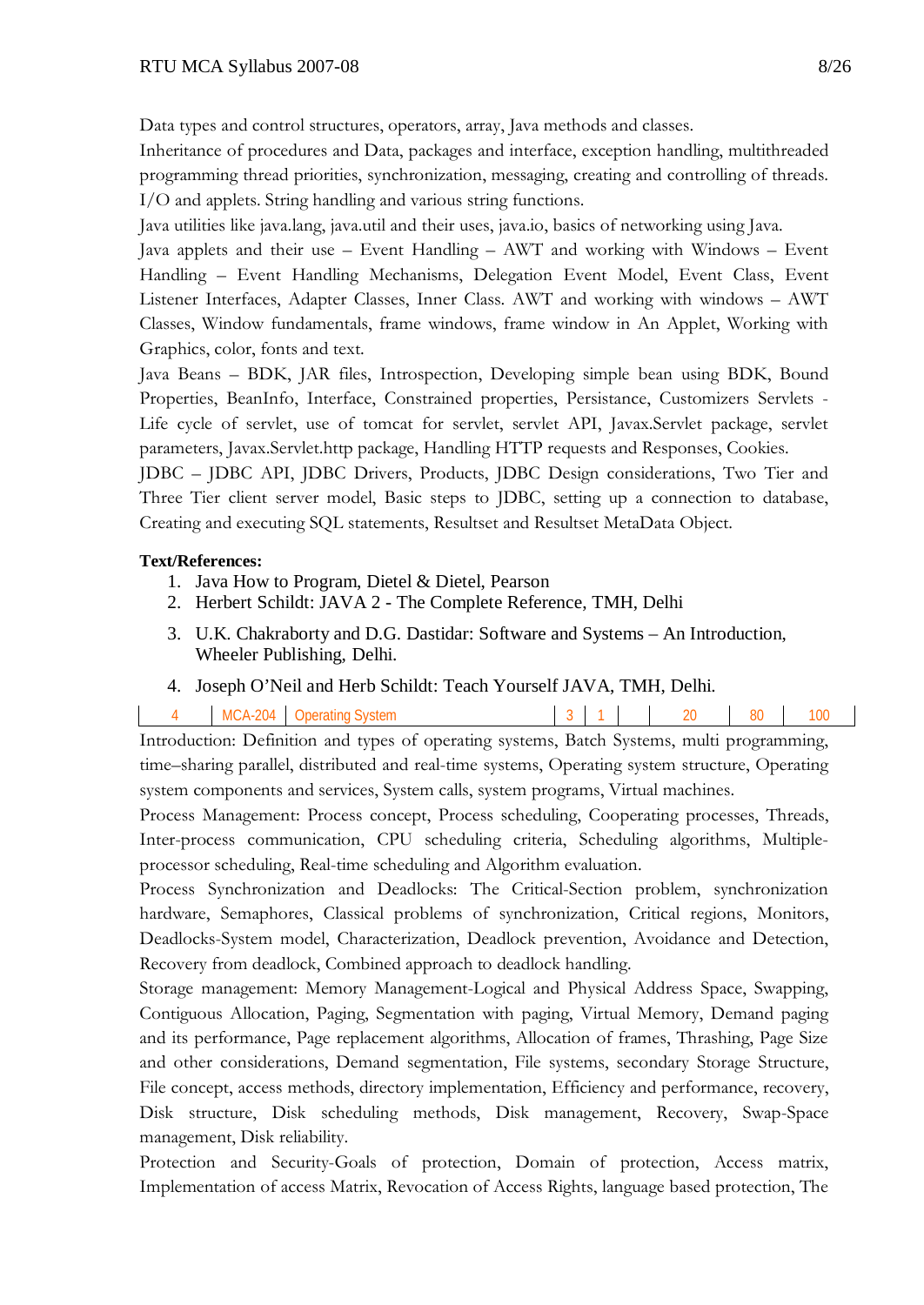Security problem, Authentication, One Time passwords, Program threats, System threats, Threat Monitoring, Encryption.

Case study : Windows NT-Design principles, System components, Environmental subsystems, File system, Networking and program interface.

# **Text/References:**

- 1. Abraham Siberschatz and Peter Baer Galvin, "Operating System Concepts", Fifth Edition, Addision-Wesley
- 2. Milan Milankovic, "Operating Systems, Concepts and Design", McGraw-Hill.
- 3. Harvey M Deital, "Operating Systems", Addison Wesley.
- 4. Tanenbaum: Modern Operating System, Prentice Hall.

|  |  | ገበቱ<br>МC | Datal<br>.ommunicatic<br>ombute<br>nns<br>an | s. |  |  | n o | 80 | w |
|--|--|-----------|----------------------------------------------|----|--|--|-----|----|---|
|--|--|-----------|----------------------------------------------|----|--|--|-----|----|---|

Overview, evolution of computer networks, computer telephony.

Data communications – advantages of digital communication, transmission media, fundamentals of digital communications, transmission media, modulation techniques and modems.

The OSI seven layer network model, LAN technologies – protocols and standards, LAN hardware, TCP/IP and the Internet, Internet Architecture, Internet protocol and datagrams., Routing protocols, UDP, Internet standard services, DNS.

Networking Technologies, ISDN, Cable Modem System, DSL, SMDS, Frame relay, fast Ethernet, 100VG-anyLAN and Gigabit Ethernet, FDDI and CDDI, Asynchronous Transfer, SONET, DWDM

Switching and Virtual LAN, Non-ATM Virtual LANs, IEEE 802.1Q VLAN standard, Network Performance, Analytical approaches, simulation, traffic monitoring.

Network Management – SNMP, RMON and RMNv2, TMN, Directory services and network management.

Issues related to network reliability and security, SSL and VPN, Introduction only to firewalls and Kerberos, Cyber Laws.

- 1. Stalling, Data & Computer Communication, 8<sup>th</sup> Ed., Pearson.
- 2. Tanenbaum; Computer Network, 4th Ed., Pearson.
- 3. Kurose; Computer Networking, 3rd Ed., Pearson.
- 4. Peterson, Davie; Computer Networks, 3rd Ed., ELSEVIER
- 5. Youlu Zheng, Shakil Akhtar, Networks for Computer Scientists and Engineers, Oxford Press.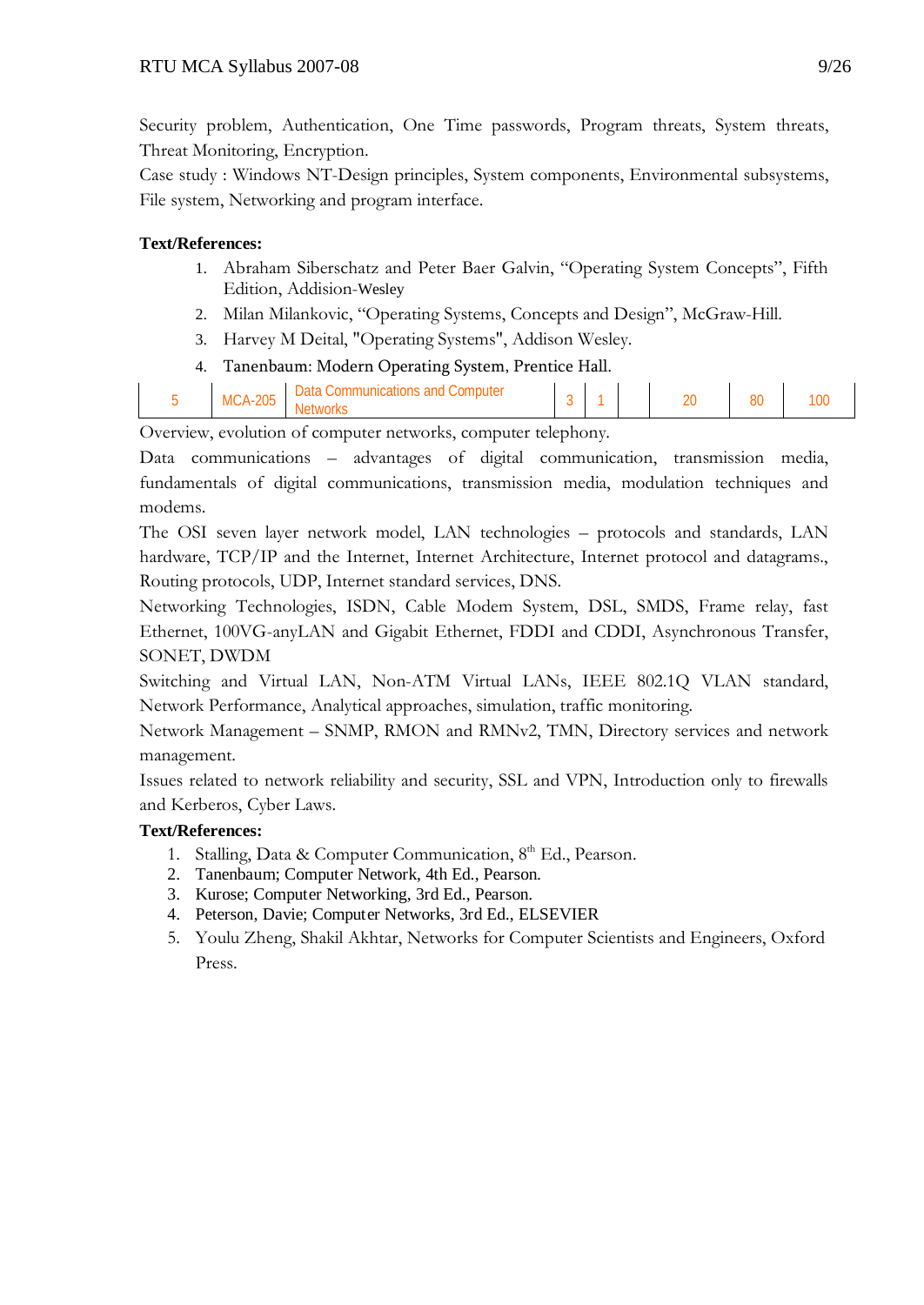|                   | <b>MCA Year 2 Semester III</b> |                                      |   |                |   |                  |            |              |
|-------------------|--------------------------------|--------------------------------------|---|----------------|---|------------------|------------|--------------|
|                   |                                |                                      |   |                |   |                  |            |              |
| S.No.             | <b>COURSE</b>                  | <b>SUBJECT</b>                       |   | <b>PERIODS</b> |   | <b>INTERNAL</b>  | <b>ESE</b> | Subject      |
|                   | <b>CODE</b>                    |                                      |   |                | P | <b>ASSESMENT</b> |            | <b>TOTAL</b> |
|                   | <b>MCA-301</b>                 | Java Technologies                    | 3 |                |   | 20               | 80         | 100          |
| 2                 | MCA-302                        | Web Technologies and Development     | 3 |                |   | 20               | 80         | 100          |
| 3                 | MCA-303                        | <b>Computer Graphics</b>             | 3 |                |   | 20               | 80         | 100          |
| 4                 | <b>MCA-304</b>                 | <b>Advanced Database System</b>      | 3 |                |   | 20               | 80         | 100          |
| 5                 | <b>MCA-305</b>                 | <b>System Analysis and Design</b>    | 3 |                |   | 20               | 80         | 100          |
| <b>Practicals</b> |                                |                                      |   |                |   |                  |            |              |
|                   | <b>MCA-351</b>                 | Advanced Java Lab                    |   |                | 4 | 20               | 80         | 100          |
| $\mathfrak{D}$    | MCA-352                        | Web Design Lab                       |   |                | 4 | 20               | 80         | 100          |
| 3                 | MCA-353                        | <b>Computer Graphics Lab</b>         |   |                | 4 | 20               | 80         | 100          |
| 4                 | <b>MCA-354</b>                 | Advanced DBMS Lab (Oracle/DB2/MySQL) |   |                | 4 | 20               | 80         | 100          |
|                   |                                | Total                                |   |                |   | 180              | 720        | 900          |

Introduction to Java Enterprise, API JDBC, fundamentals, J2EE multi-tier architecture, Web Applications in J2EE.

Servlets fundamentals – architecture, life cycle of a servlet, initialization, threads, servlets and HTML, retrieving data in servlet, servicing he GET and POST requests, servlet sessions – session tracking, cookies.

Servlets, JDBC and Inter servlet communications – JDBC, Driver types, JDBC servlet, JDBC connection pool, inter servlet communication, servlet security and different packages of JSP and servlets.

JSP fundamentals – architecture, implicit objects, standard actions, JSP errors.

J2ME – introduction, building MIDlets, creating a user interface, event handling with commands, tickers, screens, textbox, lists and forms.

## **Text/References:**

- 1. David flangan, Jim Farley, W Crawford an Kris Magnusson, Java enterprise in a Nutshell, Shroff Publishers, Calcutta
- 2. P J Perrone, V S R Chaganti, Building Java Enterprise Systems wit J2EE, SAMS, BPB Publications

| $M\Delta n$<br>≙∩כ<br>ACHNOIOQIAS |
|-----------------------------------|
|-----------------------------------|

The internet: history of the world wide web, hardware and software trend, object technology – java script object, scripting for the web-browser portability.

Introduction of HTML: introduction, markup language, editing HTML : common tags, headers, text styles, linking, images, formatting text, horizontal rules and more line breaks, unordered lists, nested and ordered lists, basic HTML tables : intermediate HTML tables and formatting : basic HTML forms, more complex HTML forms, internal linking, creating and using image maps.

Java script – introduction to scripting: introduction- memory concepts- arithmetic- decision making. Java script control structures, Java script functions: introduction – program modules in  $\overline{\phantom{a}}$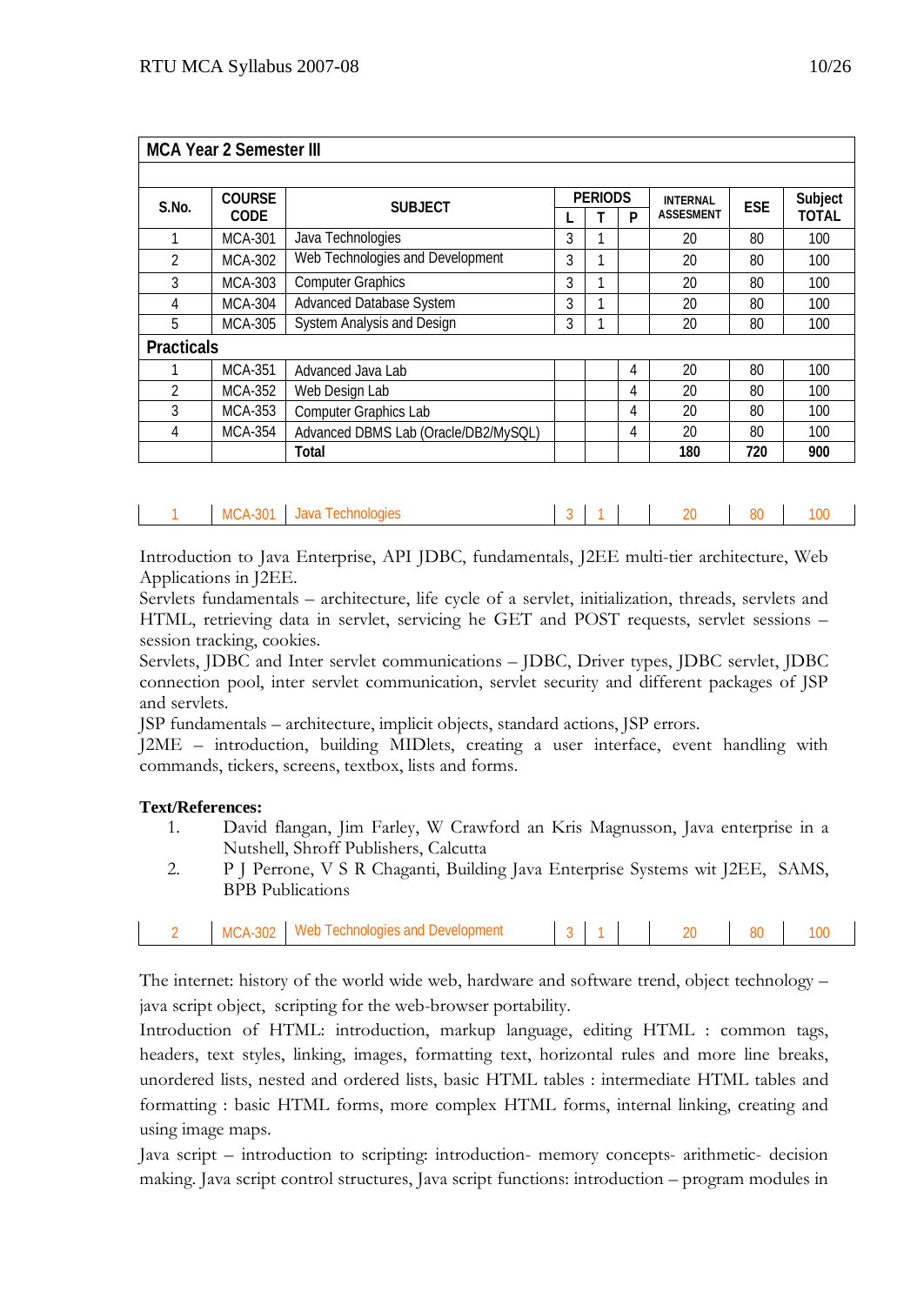java script - function definitions, duration of identifiers, scope rules, recursion, java script global functions.

Java script arrays: introduction, array-declaring and allocating arrays, references and reference parameters – passing arrays to functions, multiple subscripted arrays. Java script objects: introduction, math, string, data, boolean and number objects.

Dynamic HTML : CSS : introduction – inline styles, creating style sheets with the style element, conflicting styles, linking external style sheets, positioning elements, backgrounds, element dimensions, text flow and the box model, user style sheets.

Dynamic HTML: object model and collections: introduction, object referencing, collections all and children, dynamic style, dynamic positioning, using the frames collection, navigator object.

Dynamic HTML: event model : introduction, event ON CLICK, event ON LOAD – error handling with ON ERROR, tracking the mouse with event, more DHTML events.

Filters and Transitions: Dynamical HTML: Client side scripting with VB script: Introduction operators- data types and control structures – VB script functions – arrays –string manipulation classes and objects.

Introduction to PHP – Advantages of PHP – Functions – Data types – Arrays – SQL – Connecting Databases using ODBC – Files – Forms – Images –Imap objects.

# **Text/References:**

- 1. Internet & World Wide Web How to Program, Dietel & Dietel, Pearson.
- 2. Web Programming, Bai wt.al, Thomson
- 3 MCA-303 Computer Graphics 3 1 20 80 100

Introduction: Elements of graphics workstation. Video Display Devices.Raster Scan Systems. Random Scan systems. Input devices. Graphics Software Coordinate Representations, Fundamental Problems in Geometry.

Algorithms: Line drawing algorithms- DDA Algorithm. Bresenham's Line Algorithm. Frame buffers. Circle and Eclipse generating algorithms. Midpoint Circle Algorithm. Sean-line polygon fill algorithm. Inside-Outside tests. Sean- Line fill of curved Boundary Areas. Boundary fill Algorithm. Flood fill Algorithm. Character generation. Attributes of lines, curves, filling, characters. etc.

Graphics Primitives: Primitive Operations, The display file interpreter-Normalized Device Coordinates. Display- File structure. Display – file algorithm. Display control and Polygonspolygon representation.

Attributes of output primitives: Line attributes - Line type. Line width. Pen and Brush options. Line Color. Color and gray scale levels. Color-tables. Gray scale. Area- Fill Attributes- Fill styles. Pattern fill. Soft fill. Character Attributes. Text attributes.

Geometric Transformations: Matrices. Scaling Transformations. Sin and Cos Rotation. Homogeneous Co-ordinates and Translation. Co-ordinate Translations. Rotation about an arbitrary point. Inverse Transformations, Transformations Routines.

2-D Viewing- The viewing pipeline. Viewing co-ordinate, Reference Frame. Windows to view ports . co-ordinate transformation 2-D Viewing functions. Clipping operations point clipping. Line clipping. Cohen- Sutherland. Line Clipping. Polygon clipping. Sutherland Hodge man clipping.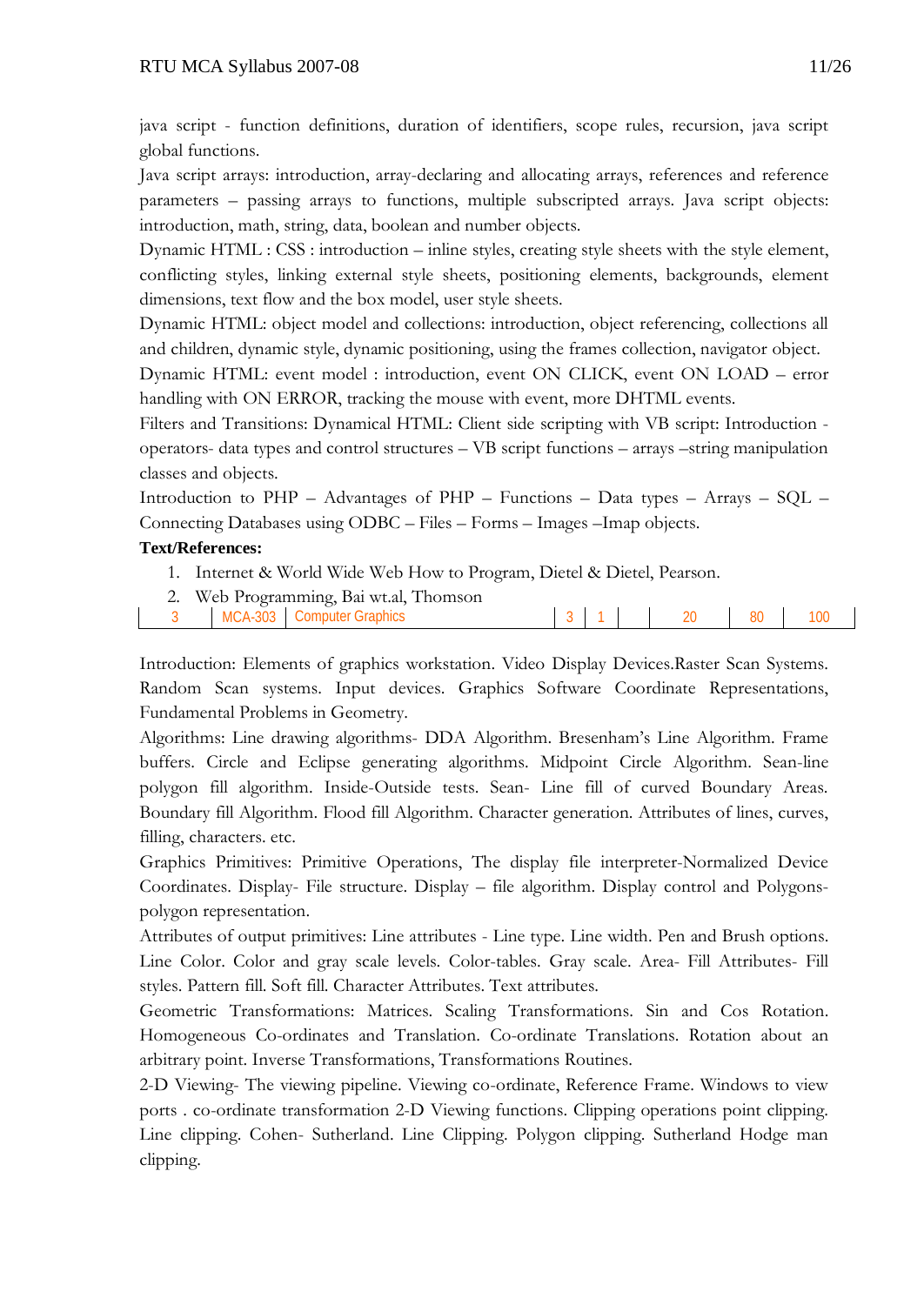3-D concepts. Three dimensional Display Methods Parallel projection. Perspective projection. Visible line and surface identification. Surface rendering. Three Dimensional Object representations. Bezier curves and surfaces. B-Spline curves and surfaces.

Visibility , Image and object precision Z- buffer algorithm. Floating horizons.

Computer Animation: Design of Animation Sequences. General Computer Animation Functions-Raster Animations. Key Frame Systems. Morphing Simulating Accelerations. Motion Specifications. Kinematics and Dynamics.

#### **Text/References:**

1. J. Foley, A. Van Dam, S. Feiner, J. Hughes: Computer Graphics- Principles and Practice, Pearson

## 2. Hearn and Baker: Computer Graphics, PHI.

|     | $MCA-304$ | ⊟ Advanced Database System |     |  | 3 1 20 80 100 |     |
|-----|-----------|----------------------------|-----|--|---------------|-----|
| ___ |           | ___<br>___                 | ___ |  |               | ___ |

Object-based Databases : Object-Oriented Databases: Object-oriented data model, Object Oriented Languages, Persistent Programming Languages. Object-Relational Databases: Nested Relations, Complex Types, Inheritance, Reference Types, Querying with Complex Types, Functions and Procedures Storage for Object Databases

Distributed Databases : Distributed Data Storage, Distributed Transactions, Commit protocol, Concurrency Control in Distributed Databases, Availability, Distributed Query Processing

Parallel Databases : I/O Parallelism, Interquery Parallelism, Intraquery Parallelism, Intraoperation Parallelism, Interoperation Parallelism, Design of Parallel Systems

Deductive Databases : Introduction to Recursive Queries, Theoretical Foundations, Recursive Queries with Negation, From Datalog to SQL, Evaluating Recursive Queries

Information Retrieval and XML Data : Introduction to Information Retrieval, Indexing for Text Search, Web Search Engines, Managing Text in a DBMS, A Data Model for XML, Xquery, Efficient Evaluation of XML Queries.

PL/SQL basics, blocks, architecture, variables an constants, attributes, character set, PL/SQL sentence structure, data types, precompiler, conditional and sequential control statements, control structures, conditional control, sequential control, cursors, exceptions, triggers, procedures and packages.

## **Text/References:**

- 1. Elmasri R and Navathe SB, Fundamentals of Database Systems, 3rd Edition, Addison Wesley, 2000.
- 2. Connolly T, Begg C and Strachan A, Database Systems,  $2<sup>nd</sup>$  Edition, Addison Wesley, 1999
- 3. Ceri Pelagatti , Distributed Database: Principles and System (McGraw Hill)
- 4. Simon AR, Strategic Database Technology: Management for the Year 2000, Morgan Kaufmann, 1995
- 5. Gray J and Reuter A, Transaction Processing: Concepts and Techniques, Morgan Kaufmann, 1993

| ገበ⊾<br>M<br>$\sqrt{ }$<br>.<br>w |
|----------------------------------|
|----------------------------------|

System Concepts and Information Systems Environment: The System Concept: Definition, Characteristics of Systems, Elements of a System, Open and Closed System, Formal and Informal Information Systems, Computer based Information Systems, Management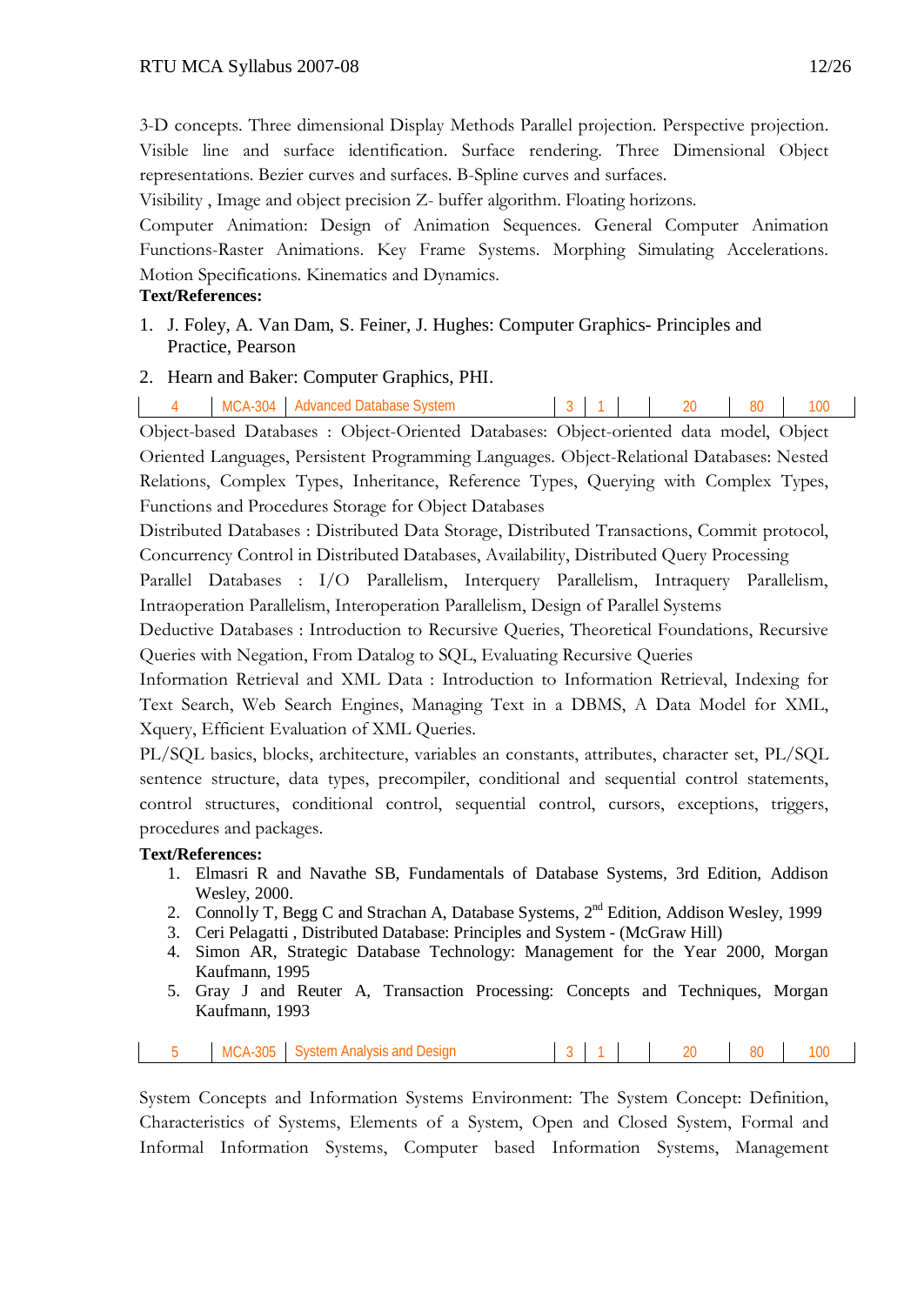Information System, Decision Support System, General Business Knowledge, and Interpersonal Communicational System.

System Development Life Cycle: Recognition of needs, Impetus for System Change, Feasibility Study, Analysis, Design, Implementation, Post implementation and Maintenance.

Role of the Systems Analyst, The Analyst/User Interface, Behavioral issues.

Systems Planning and Initial Investigation: Strategies for Determining Information Requirement, Problem Definition & Project initiation, Background Analysis, Fact Analysis, Review of Written Documents, Onsite Observations, Interviews and Questionnaires, Fact Analysis, Performance Analysis, Efficiency Analysis, Service Analysis.

Information Gathering: need, Information about the firms, Information gathering tools, Interviewing, Arranging the Interview, Guides to a Successful Interview, Types of Interviews and Questionnaires, The Structured and Unstructured Alternatives.

Tools of Structured Analysis: The Dataflow Diagram (DFD), Data Dictionary, Decision Trees and Structured English.

Feasibility Study: System performance, Economic Feasibility, Technical Feasibility, Behavioral Feasibility, Steps in Feasibility Analysis.

Input/Output and Forms Design: Input Design, CRT Screen Design, Output Design, and Requirements of form Design.

H/W / S/W Selection, Make V/s Buy decision and Maintenance, Documentation: Importance, Types of documentation, Security and disaster planning and management.

- 1. Systems Analysis and Design, Howryskiewycz, PHI
- 2. System Analysis & Design, Shelly Cashman Series, 4th Ed., Thomson Press
- 3. Analysis and Design of Information Systems, Senn, TMH
- 4. System Analysis and Design Methods, Whitten, Bentley
- 5. System Analysis and Design, Awad
- 6. Analysis and Design of Information Systems, Rajaraman,PHI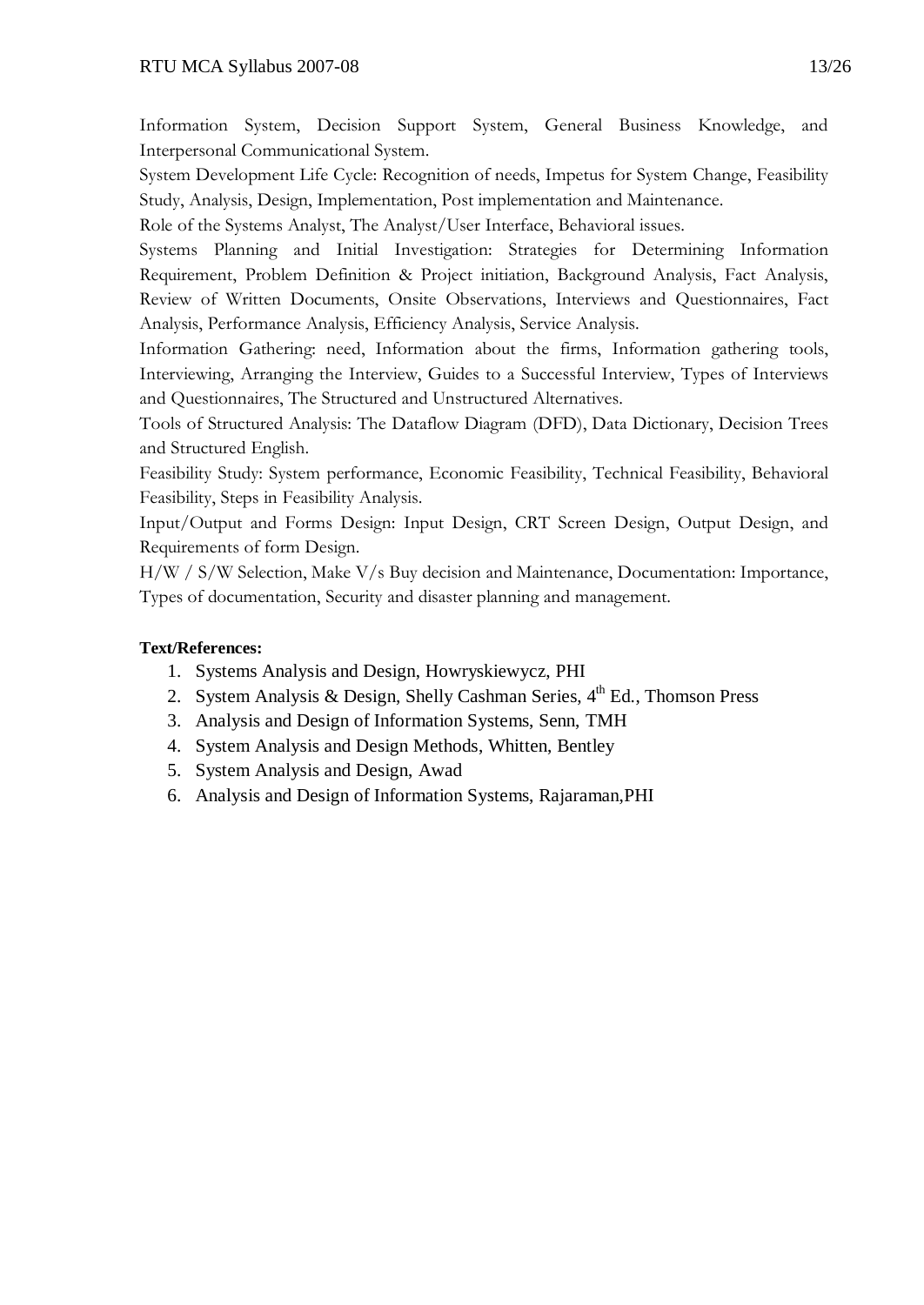|                   | <b>MCA Year 2 Semester IV</b> |                                             |   |                |   |                  |            |              |
|-------------------|-------------------------------|---------------------------------------------|---|----------------|---|------------------|------------|--------------|
|                   |                               |                                             |   |                |   |                  |            |              |
| S.No.             | <b>COURSE</b>                 | <b>SUBJECT</b>                              |   | <b>PERIODS</b> |   | <b>INTERNAL</b>  | <b>ESE</b> | Subject      |
|                   | CODE                          |                                             |   | т              | P | <b>ASSESMENT</b> |            | <b>TOTAL</b> |
| 1                 | <b>MCA-401</b>                | Software Engineering                        | 3 | 1              |   | 20               | 80         | 100          |
| $\overline{2}$    | <b>MCA-402</b>                | Net Framework and Programming in<br>ASP.Net | 3 | 1              |   | 20               | 80         | 100          |
| 3                 | <b>MCA-403</b>                | Open source Operating System                | 3 | 1              |   | 20               | 80         | 100          |
| 4                 | <b>MCA-404</b>                | Artificial Intelligence                     | 3 | 1              |   | 20               | 80         | 100          |
| 5                 | MCA-                          | Elective 1*                                 | 3 | 1              |   | 20               | 80         | 100          |
|                   |                               |                                             |   |                |   |                  |            |              |
| <b>Practicals</b> |                               |                                             |   |                |   |                  |            |              |
|                   | <b>MCA-451</b>                | System Design Project                       |   |                | 4 | 20               | 80         | 100          |
| 2                 | <b>MCA-452</b>                | Net Lab                                     |   |                | 4 | 20               | 80         | 100          |
| 3                 | <b>MCA-453</b>                | Linux Lab                                   |   |                | 4 | 20               | 80         | 100          |
| 4                 | <b>MCA-455</b>                | Colloquium (Group Discussion)               |   |                | 4 | 20               | 80         | 100          |
|                   |                               | Total                                       |   |                |   | 180              | 720        | 900          |
|                   |                               |                                             |   |                |   |                  |            |              |
|                   |                               | *Elective 1                                 |   |                |   |                  |            |              |
|                   | <b>MCA-405</b>                | E-Commerce                                  |   |                |   |                  |            |              |
|                   | MCA-406                       | <b>Compiler Design</b>                      |   |                |   |                  |            |              |
|                   | <b>MCA-407</b>                | Data Mining and Data Warehousing            |   |                |   |                  |            |              |

1 MCA-401 Software Engineering 2 1 3 1 20 80 100

Software Engineering Paradigms : Software Characteristics, Software myths, Software Applications, Software Engineering Definitions, Various Software Process Models, Process iteration, Process activities, The Rational Unified Process, Computer-aided software engineering

Project Management, Management activities, Project planning, Project scheduling, Risk management

Software Requirements, Functional and non-functional requirements, User requirements, System requirements, Interface specification, software requirement document

Requirements Engineering Processes, Feasibility studies, Requirements elicitation and analysis, Requirements validation, Requirements management

System Models, Critical Systems Specification, Risk-driven specification, Safety specification, Security specification, Software reliability specification

Software Metrics and Measures — Process Metrics, Project metrics, Software Project Planning, Empirical, Putnam, COCOMO. Risk Identification and Projection: RMMM, Project Scheduling and Tracking.

Application Architectures — Data processing systems, Transaction processing systems, Event processing systems, Language processing systems, User Interface Design — Design issues, The user interface design process, User analysis, User interface prototyping, Interface evaluation

Rapid Software Development — Agile methods, Extreme programming, Rapid application development, Software prototyping. Software Reuse — Design patterns, Generator-based reuse, Application frameworks, Application system reuse, Software Evolution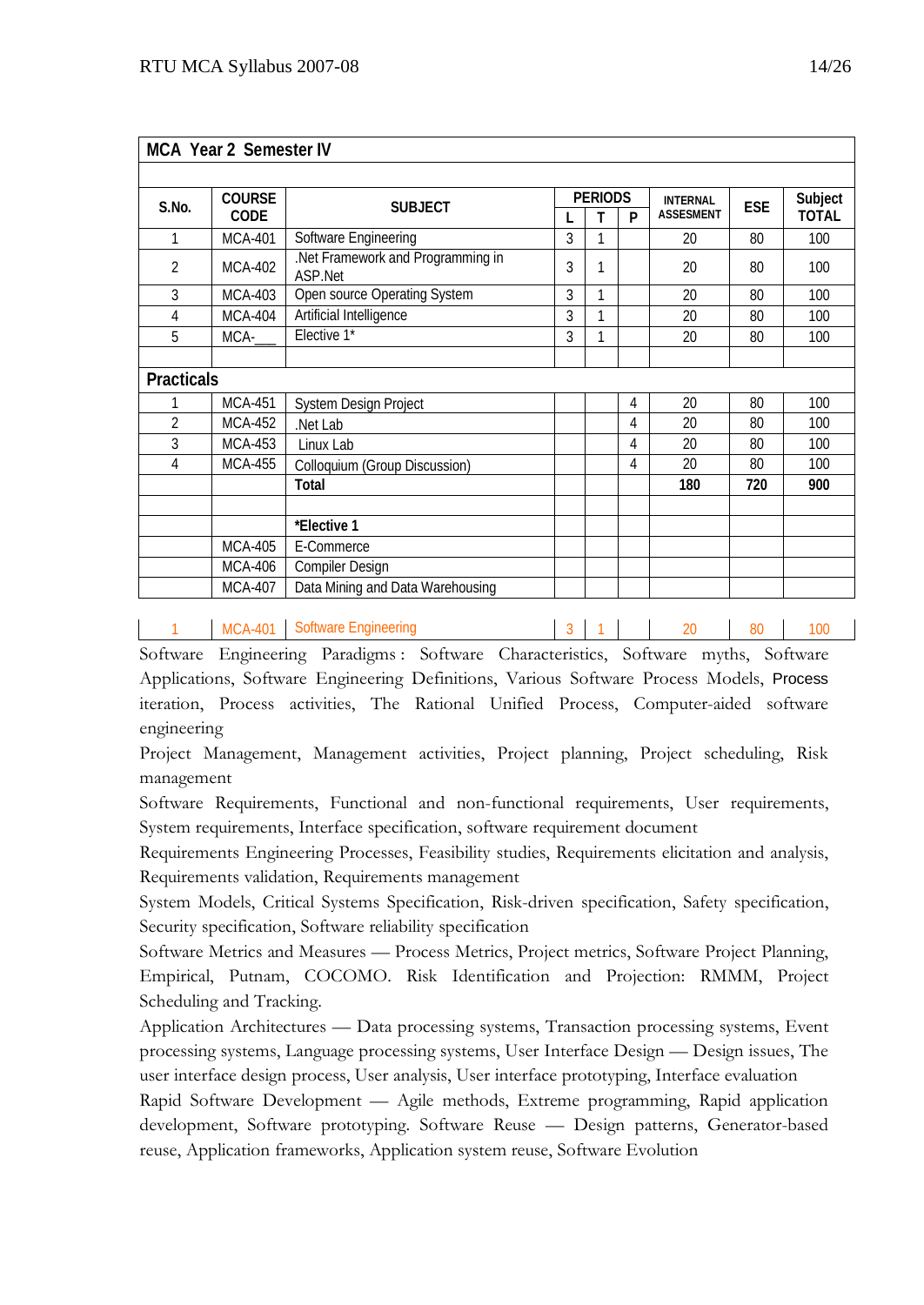Verification and validation,— Planning verification and validation, Software inspections, Automated static analysis, Verification and formal methods.

Software Testing — System testing, Component testing, Test case design, Test automation.

Software Cost Estimation — Software productivity, Estimation techniques, Algorithmic cost modeling, Project duration and staffing.

Quality Management — Process and product quality, Quality assurance and standards, Quality planning, Quality control, Software measurement and metrics

Process Improvement — Process and product quality improvement, Process classification, Process measurement — Process analysis and modeling, Process change, The CMMI process improvement framework.

# **Text/References:**

- 1. Software Engineering, Pressman, TMH
- 2. Software engineering, Ian Sommerville, 8<sup>th</sup> Ed., Addison Wesley Longman.
- 3. Software Engineering Fundamentals, Ali Behforooz, Hudson, Oxford

MCA-402 .Net Framework and Programming in ASP.Net 3 1 20 20 80 100

Introduction to .NET Framework : Genesis of .Net – Features of .Net - .Net binaries – Microsoft Intermediate Language – Meta Data - .Net types and .net name spaces – Common Language Runtime – Common Type System – Common Language Specification - .Net Applications using command line compiler and visual studio .net IDE.

Basics of ASP. NET : Introducing ASP .NET – Creating and deploying ASP .NET applications – Web forms – Web controls – working with events – Rich web controls – Custom web controls – Validation controls – Debugging ASP .NET pages.

Advanced ASP .NET : ASP .NET configuration – Business objects – HTTP Handlers – Caching in ASP .NET – ASP .NET security – Localizing ASP .NET applications – Deployment projects.

Building Web Services : Introduction to web services – Web services Infrastructure – SOAP – Building a web service – Deploying and publishing web services – Finding web services – Consuming web services.

ADO .NET: Basics of ADO .NET – Changes from ADO – Data Table – Data Views – Data Set – Data Relation Type – ADO .NET Managed Providers – OLEDB and SQL Managed Providers – OleDb Data Adapter Type.

# **Text/References:**

- 1. Applied Microsoft.NET framework programming, Jeffrey Richter, MS Press.
- 2. NET framework essentials Thuan L. Thai, Hoang Q. Lam, O'Reilly.
- 3. Programming .NET components, By Juval Löwy, O'Reilly.
- 3 MCA-403 Open Source Operating System 3 1 20 80 100

Introduction to concept of Open source software, Linux , Linux Architecture, Linux file system (inode, Super block, Mounting and Unmounting), Essential Linux Commands, Kernel, Process Management in Linux, Signal Handling, System call, System call for Files, Processes and Signals.

Shell Programming – Introduction to Shell, Various Shell of Linux, Shell Commands, I/O Redirection and Piping, Vi and Emacs editor, Shell control statements, Variables, if-then-else, case-switch, While, Until, Find, Shell Metacharacters, Shell Scripts, Shell keywords, Tips and Traps, Built in Commands, Shell Procedures and Reporting, Handling documents, C language programming, Prototyping, Coding, Compiling, Testing and Debugging.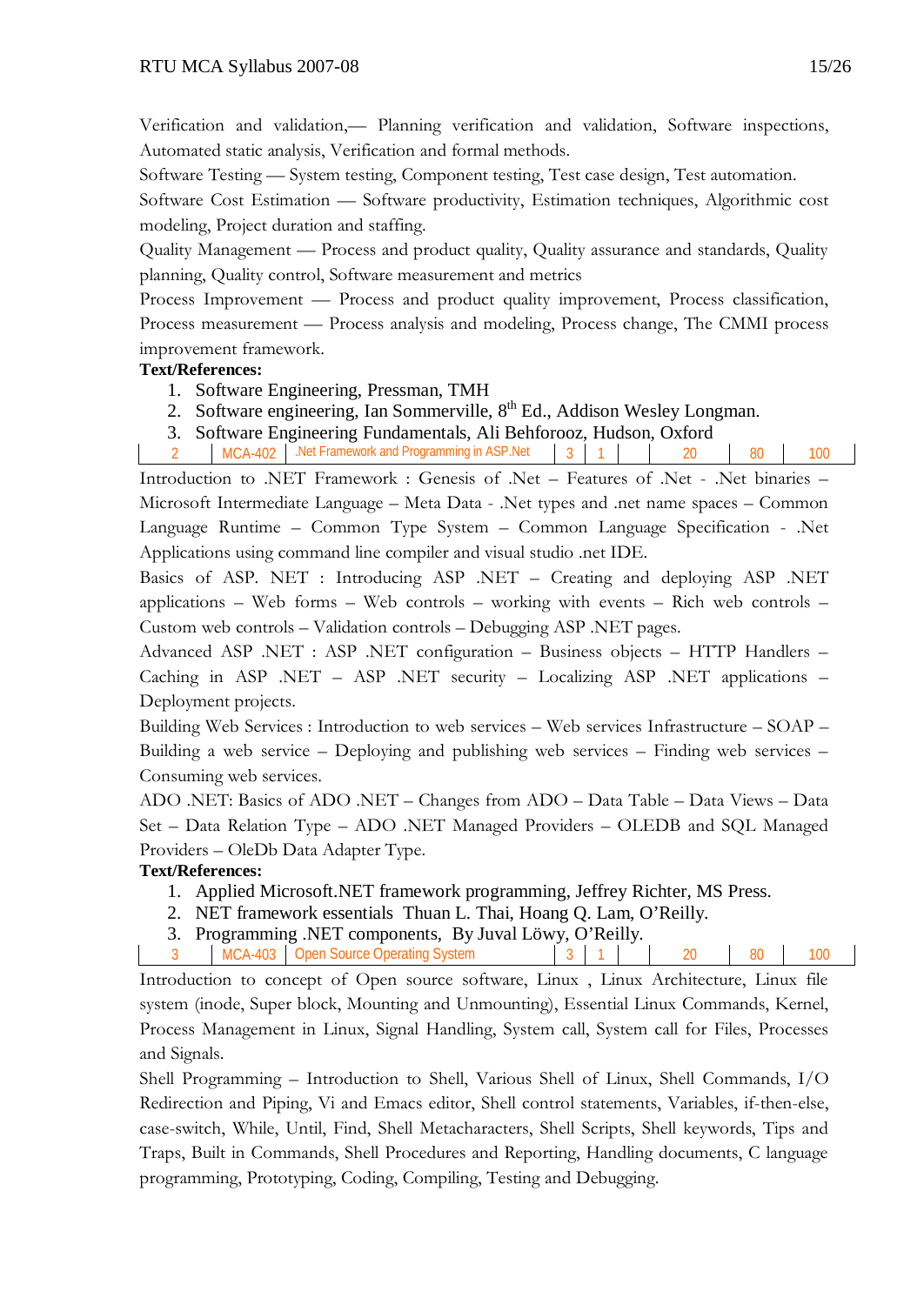Linux System Administrations – File listings, Ownership and Access Permissions, File and Directory types, Managing Files, User and its Home Directory, Booting and Shutting down (BootLoaders, LILO, GRUB, Bootstrapping, init Process, System services, Internet and Web service tools, E-mail, Remote Login and FTP, Networks and server setup, LAN, Connection with Internet, Setting up routers, Proxy Servers, Print Servers, File Server, Mail server, FTP server, Web server and News server, DHCP and NIS, Database server.

# **Text/References:**

- 1. A practical Guide to Linux, Sobell, Pearson.
- 2. A Practical Guide to Linux Commands, Editors, and Shell Programming, Sobell, Pearson.
- 3. A Practical Guide to Fedora and Red Hat Enterprise Linux, Sobell, 5e, Pearson.
- MCA-404 Artificial Intelligence 1 3 1 1 20 80 100

Concept of intelligence, Artificial intelligence, definition turning test, areas of application.

Search techniques, state space, Production rules, problem characteristics, production system characteristic, depth first, breadth first search methods and their analysis, Heuristic search method, generate and test, hill climbing, best first method, graph search, AND OR search methods, constraint satisfaction, backtracking.

Introduction to list and string processing and dynamic databases concept of knowledge, characteristics and representation schemes, Logic, prepositional and predicate calculus, resolution, semiatics nets, frames, conceptual dependency, scripts Monotonic reasoning, logical reasoning induction, natural deduction.

Nonmonotonic reasoning – default reasoning minimalist reasoning, statistical reasoning – Baye's theorem, certainty factors, dempster shafer theory, Fuzzy logic.

Concept of learning, inductive and deductive. Knowledge acquisition, rote learning, discovery analogy.

Concept of expert system, need for an expert system, Component and categories of an expert system, need for an expert system, Stages in the development of an expert system.

# **Text/References:**

- 1. Artificial Intelligence: Elaine Rich, Kevin Knight, Mc-Graw Hill.
- 2. Introduction to AI & Expert System: Dan W. Patterson, PHI.
- 3. Artificial Intelligence by Luger (Pearson Education)
- 4. Russel & Norvig, Artificial Intelligence: A Modern Approach, Prentice-Hall

| $\tau$ 1 $\tau$ $\tau$ $\sigma$ $\tau$ | $\sim$ $\sim$ $\sim$ |  |  | $\cdot$ $\cdot$ |  |
|----------------------------------------|----------------------|--|--|-----------------|--|

Introduction, Definition, Objectives, Advantages and disadvantages, Forces driving E-Commerce, Traditional commerce Vs. E-Commerce, E-Commerce opportunities for industries, Growth of E-Commerce.

E-Commerce Models: Business to consumer, Business to Business, Consumer to Consumer, other models – Brokerage Model, Aggregator Model, Info-mediary Model, Community Model and value chain Model.

Electronic Payment Systems: Special features required in payment systems, Types of Epayment systems, E-Cash, E-cheque, credit card, Smart Card, Electronic Purses.

E-Marketing, E-Customer Relationship Management, E-Supply Chain Management.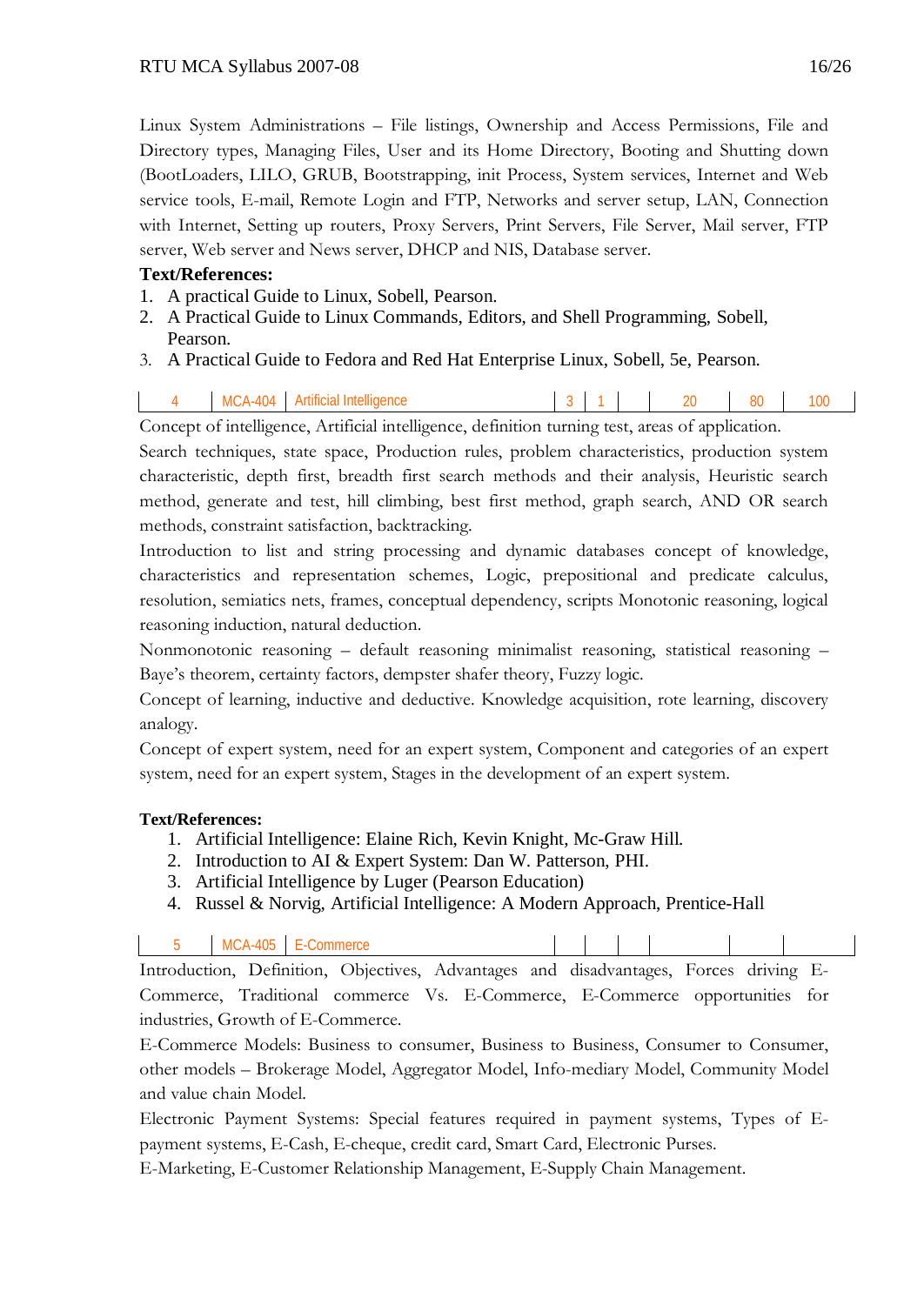Security Issues in E-Commerce: Security risk of E-Commerce, Types of threats, Security tools and risk management approach. Cyber laws, Business Ethics, EDI Application in business.

#### **Text/References:**

- 1. Ravi Kalakota, Andrew Winston, "Frontiers of Electronic Commerce", Addison Wesley.
- 2. Bajaj and Nag, "E-Commerce the cutting edge of Business", TMH
- 3. P. Loshin, John Vacca, "Electronic commerce", Firewall Media, New Delhi

| A1<br>omr<br>חור |  |  |  |  |  |
|------------------|--|--|--|--|--|
|                  |  |  |  |  |  |

Introduction to translators, compilers, interpreters, compilation process. Programming language grammars, derivations, reductions, regular expression, context free language and grammar.

Lexical analyzer, input buffering, specification and recognition of tokens, introduction to finite automata, regular expressions to NFA, minimization of DFA, keywords and reserve word policies, LEX – the lexical analyzer generator.

Syntax analyzer, context free grammars, top down parsing, brute force parser, recursive descent parser, LL(1) parser, Bottom up parsing, operator precedence parsing, simple precedence parsing, LR parser, LALR parser, YACC – the parser generator.

Syntax directed translation schemes, implementation of syntax directed translators, synthesized attributes, inherited attributes, dependency graph, evaluation order, construction of syntax trees, directed acyclic graph of expression, bottom up evaluation of S- attributed definitions, Lattributed definitions, top down translation of L - attributed definitions.

Errors, lexical phase errors, syntactic phase errors.

Intermediate languages, postfix notation, syntax trees, parse trees, three address code, triples and indirect triples.

Translation of assignment statements, Boolean expressions, statements that alter flow of control array references, procedure calls, declarations, case statement, record structures.

Symbol tables, operation on symbol tables, symbol table organization for non-block structured languages, symbol table organization for block – structured languages.

Run time storage management, storage allocation and referencing data in block structured language, storage allocation.

Code optimization, sources of optimization, loop optimization, DAG and optimization of basic blocks. Code generation, a machine model, next use information register allocation and assignment, a simple code generator, code generation from DAG's, Peephole optimization.

## **Text/References:**

1. Aho, Ullman and Sethi: Compilers, Addison Wesley.

2. Holub, Compiler Design in C, PHI.

MCA-407 Data Mining and Data Warehousing

Data Warehousing: Introduction, Definition, Multidimensional data transformation, OLAP operations, Ware house schema, Ware house Server, Other features. Data Mining: Introduction, Definition, KDD vs. DM, DBMS vs. DM, DM Techniques, Issues and Challenges in DM, DM Applications. Association Rules: A Prior Algorithm, Partition, Pincer search, Incremental, Border, FP-tree growth algorithms, Generalized association rule.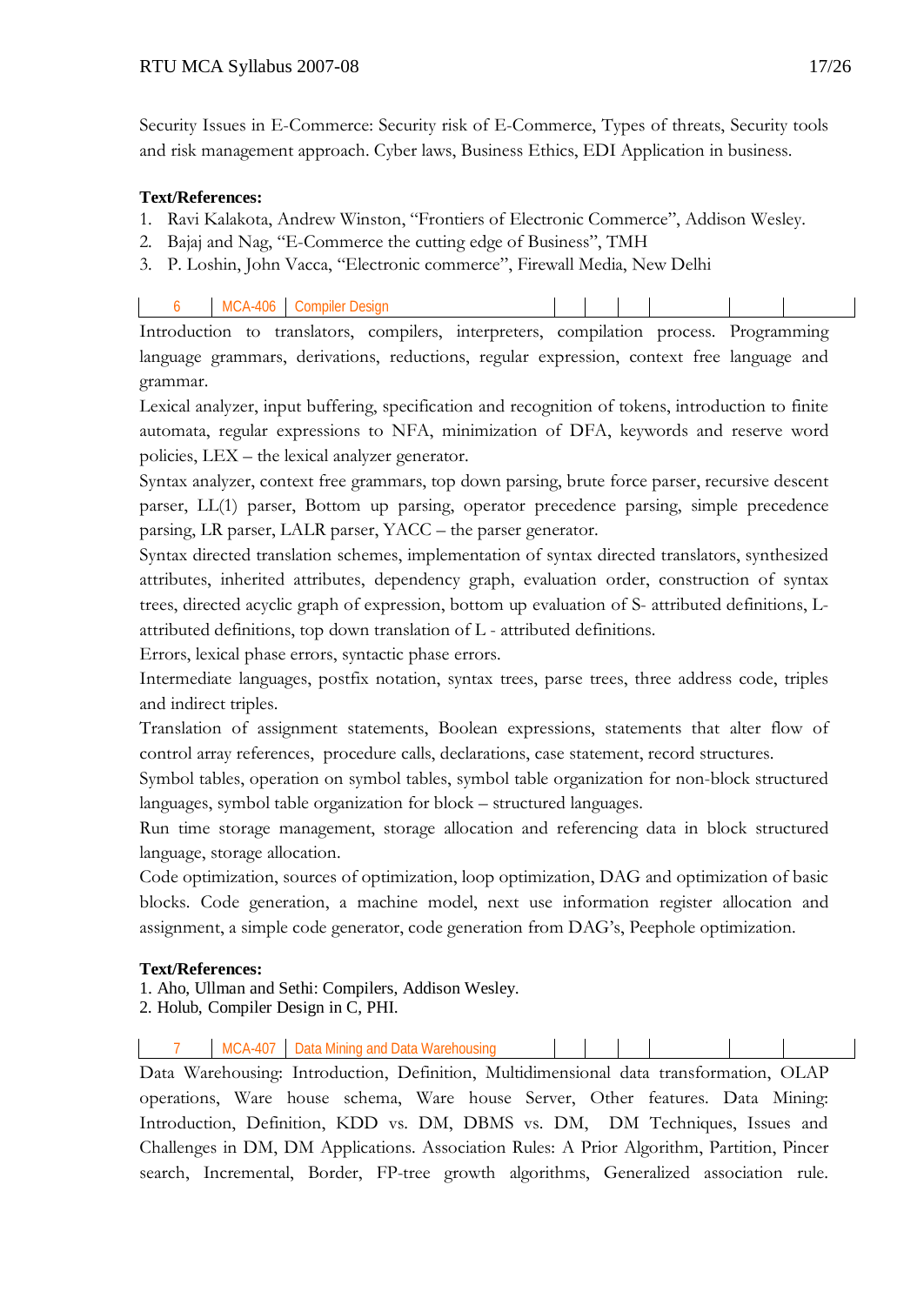Classification: Parametric and non-parametric technology: Bayesian classification, two class and generalized class classification, classification error, Decision boundary, Discriminate functions, Non-parametric methods for classification.

Clustering: Hierarchical and non-hierarchical techniques, K-MEDOID Algorithm, Partitioning, Clara, Clarans. Advanced Hierarchical algorithms

Decision Trees: Decision tree induction, Tree pruning, Extracting classification rules from decision trees, Decision tree construction algorithms, Decision tree construction with presorting. Other Techniques for Data mining: Introduction, Learning, Neural Networks, Data mining using neural networks, Genetic algorithms. Web Mining: Web mining, Text mining, Content mining, Web structure mining. Searching Techniques: Optimal, non-optimal, Minmax,  $\alpha$  –β pruning.

- 1. Jiawei Han, Micheline Kamber, Data Mining: Concepts and Techniques, Harcourt India Pvt.
- 2. Richard O. Duda, Peter E. Hart, Pattern Recognition and Scene Analysis, Tata McGraw Hill.
- 3. Ian H. Witten, Eibe Frank, Data Mining Practical Machine Learning Tools and Techniques With Java Implementations, Morgan Kaufmann Publishers.
- 4. Alex Berson, Stephen J. Smith, Data Warehousing, Data Mining and OLAP, McGrawHill.
- 5. D. Hand, H. Mannila, and P. Smyth, Principles of Data Mining, MIT Press.
- 6. Michael J.A. Berry & Gordon Linoff , Mastering Data Mining The Art and Science of Customer Relationship Management, John Wiley & Sons Inc.
- 7. W. H. Innmon, Building the Data Warehouse, Wiley Computer Publishing.
- 8. Elaine Rich, Artificial Intelligence, Springer-Verlag.
- 9. Erik Thomsen, OLAP Solutions Building Multidimensional Information Systems, Wiley Dreamtech. India Pvt. Ltd.
- 10. Tom Soukup, Ian Davidson, Visual Data Mining, Wiley Dreamtech India Pvt. Ltd.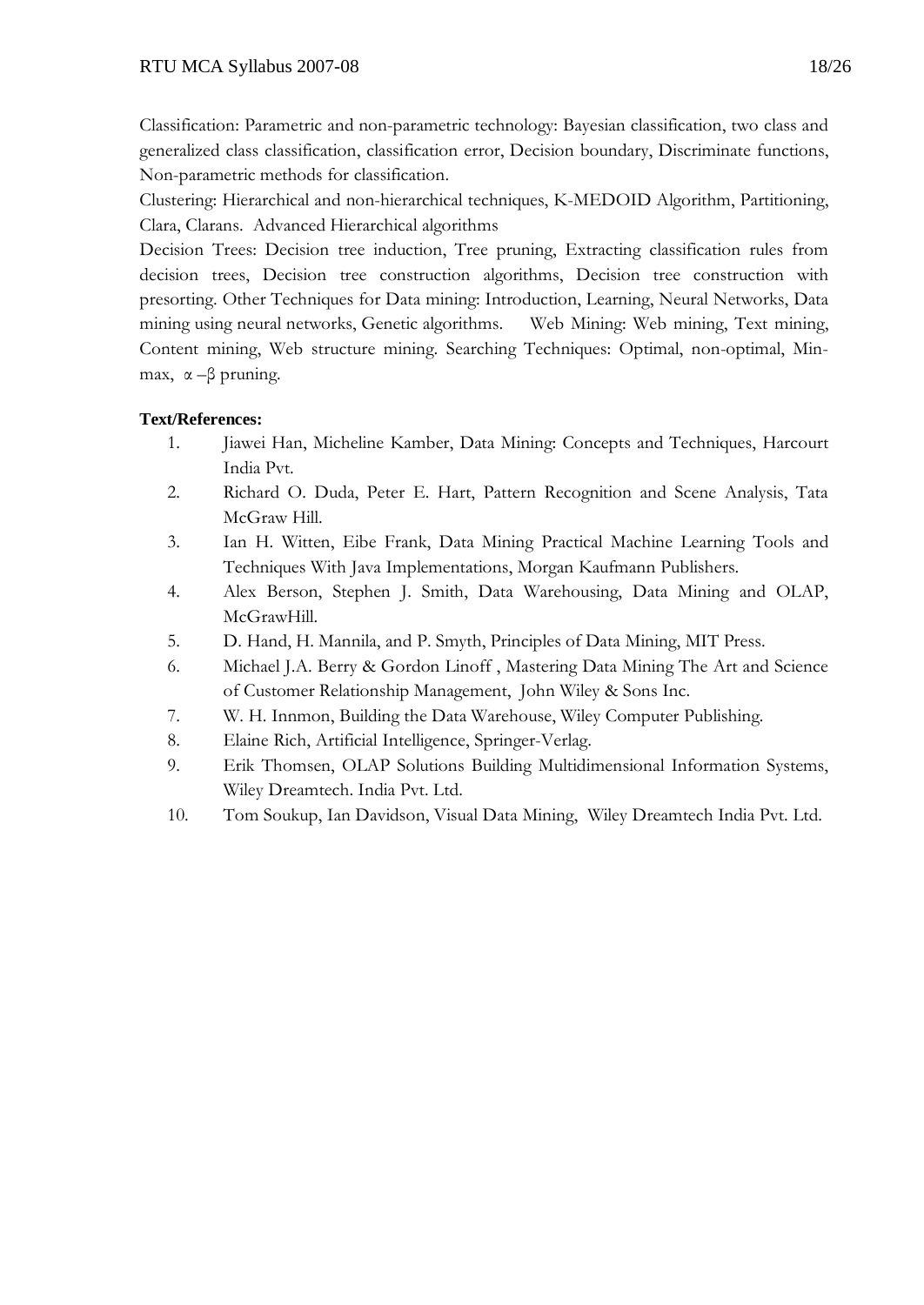|                   | MCA Year 3 Semester V |                                                |                |                |   |                  |            |                         |
|-------------------|-----------------------|------------------------------------------------|----------------|----------------|---|------------------|------------|-------------------------|
|                   |                       |                                                |                |                |   |                  |            |                         |
| S.No.             | <b>COURSE</b>         | <b>SUBJECT</b>                                 |                | <b>PERIODS</b> |   | <b>INTERNAL</b>  | <b>ESE</b> | Subject<br><b>TOTAL</b> |
|                   | CODE                  |                                                |                | т              | P | <b>ASSESMENT</b> |            |                         |
| 1                 | <b>MCA-501</b>        | <b>Object Oriented Software Engineering</b>    | 3              | 1              |   | 20               | 80         | 100                     |
| $\overline{2}$    | <b>MCA-502</b>        | Analysis and Design of Algorithms              | 3              | $\mathbf{1}$   |   | 20               | 80         | 100                     |
| 3                 | MCA-503               | Wireless Technologies                          | 3              | $\mathbf{1}$   |   | 20               | 80         | 100                     |
| 4                 | MCA-                  | Elective 2*                                    | 3              | 1              |   | 20               | 80         | 100                     |
| 5                 | MCA-                  | Elective 3**                                   | 3              | 1              |   | 20               | 80         | 100                     |
| <b>Practicals</b> |                       |                                                |                |                |   |                  |            |                         |
| 1                 | <b>MCA-551</b>        | Software Project                               |                |                | 4 | 20               | 80         | 100                     |
| $\overline{2}$    | <b>MCA-552</b>        | ADA Lab                                        |                |                | 4 | 20               | 80         | 100                     |
| 3                 | <b>MCA-553</b>        | Wireless Tech. Lab                             |                |                | 4 | 20               | 80         | 100                     |
| $\overline{4}$    | <b>MCA-554</b>        | Seminar                                        |                |                | 4 | 20               | 80         | 100                     |
|                   |                       | Total                                          |                |                |   | 180              | 720        | 900                     |
|                   |                       | *Elective 2                                    |                |                |   |                  |            |                         |
|                   | <b>MCA-504</b>        | <b>Bio-Informatics</b>                         |                |                |   |                  |            |                         |
|                   | <b>MCA-505</b>        | Geo-Informatics                                |                |                |   |                  |            |                         |
|                   | <b>MCA-506</b>        | Information Protection and Security            |                |                |   |                  |            |                         |
|                   |                       | **Elective 3                                   |                |                |   |                  |            |                         |
|                   | <b>MCA-507</b>        | <b>Embedded Systems</b>                        |                |                |   |                  |            |                         |
|                   | <b>MCA-508</b>        | <b>ERP Systems</b>                             |                |                |   |                  |            |                         |
|                   | <b>MCA-509</b>        | Soft Computing                                 |                |                |   |                  |            |                         |
| 1                 |                       | MCA-501   Object Oriented Software Engineering | $\overline{3}$ |                |   | 20               | 80         | 100                     |

Unified Modeling Language, Basic structures and modeling classes, common modeling techniques, relationships, common mechanism, class diagrams

Advanced structured modeling, advanced classes and relationships, interfaces, types and roles, instances and object diagram. Basic idea of behavioral modeling.

Object- oriented concepts and principles. Identifying the elements of an object model. Object oriented projects metrics and estimation.

Design for object – oriented systems. The system design process.

Object – oriented testing – testing OOA and OOD models. The object – oriented testing strategies. Inter class testing.

Technical metrics for O-O systems. Class oriented metrics and metrics for O-O projects.

Advanced topics in software engineering. Component based software engineering and development. Classifying and retrieving components.

- 1. Designing Flexible Object Oriented Systems with UML. By Charls Richter Techmedia.
- 2. UML users guide by Booch. Rumbaugh, Jacobson –Addison Wesley
- 3. Object Oriented Modeling and Design by Rumbaugh.
- 4. Object Oriented Analysis & Design Practical Applications By Booch Addison Wesley.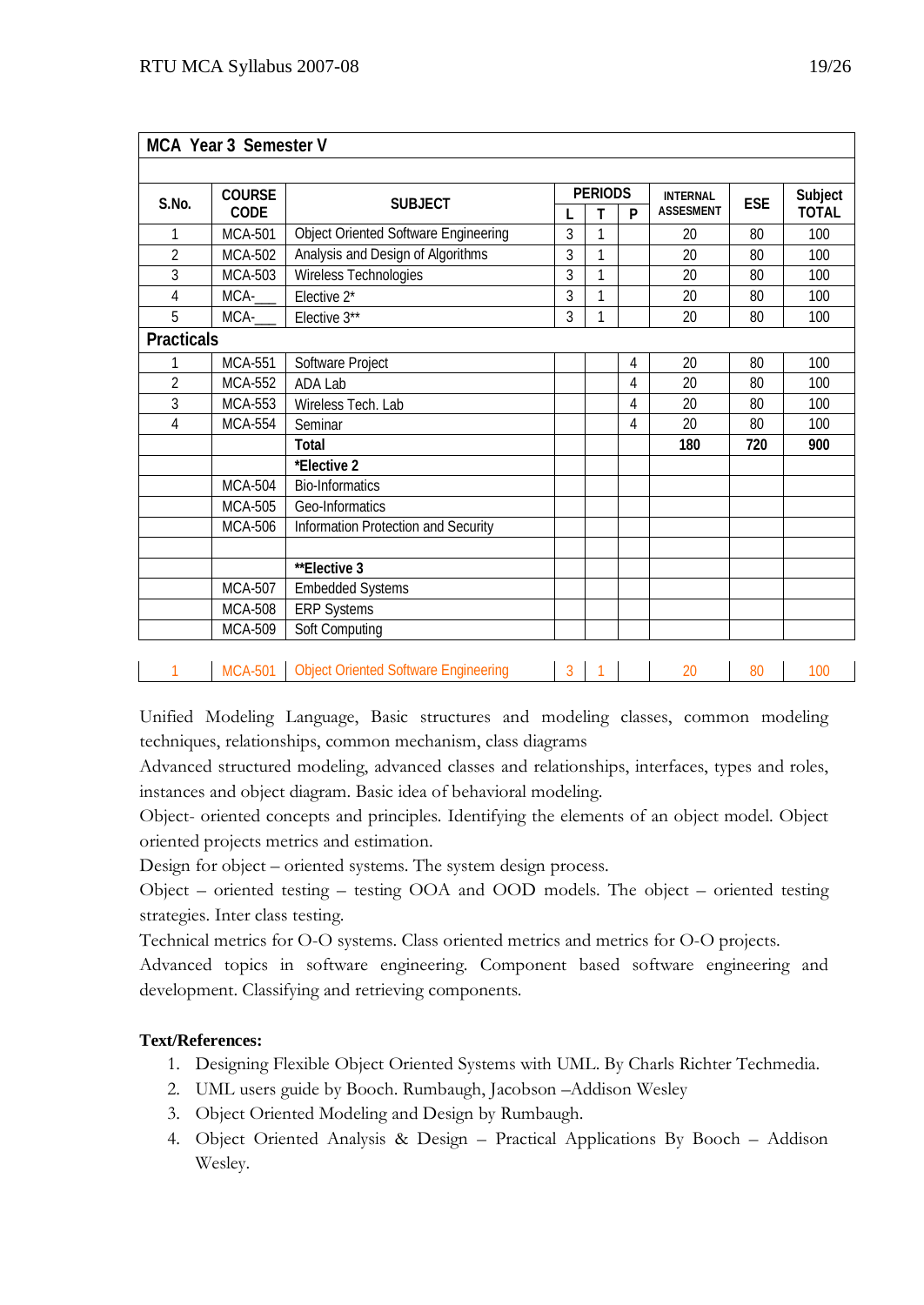## 2 MCA-502 Analysis and Design of Algorithms 3 1 20 80 100

Introduction:- algorithm definition and specification – Design of Algorithms, and Complexity of Algorithms, Asymptotic Notations, Growth of function, Recurrences, Performance analysis – Elementary Data structures:- stacks and queues – trees – dictionaries – priority queues –sets and disjoint set union – graphs – basic traversal and search techniques.

Divide – and – conquer:- General method – binary search – merge sort – Quick sort – The Greedy method:-General method – knapsack problem – minimum cost spanning tree – single source shortest path.

Dynamic Programming – general method – multistage graphs – all pair shortest path – optimal binary search trees  $-0/1$  Knapsack – traveling salesman problem – flow shop scheduling.

Backtracking:- general method – 8-Queens problem – sum of subsets – graph coloring – Hamiltonian cycles – knapsack problem – Branch and bound:- The Method –  $0/1$  Knapsack problem – traveling salesperson.

Parallel models:-Basic concepts, performance Measures, Parallel Algorithms: Parallel complexity, Analysis of Parallel Addition, Parallel Multiplication and division, parallel Evaluation of General Arithmetic Expressions, First-Order Linear recurrence.

#### **Text/References:**

- 1. .Cormen, Leiserson, Rivest: Introduction to Algorithms, Prentice Hall of India.
- 2. Horowitz and Sahani: Fundamental of Computer algorithms.
- 3. Aho A.V , J.D Ulman: Design and analysis of Algorithms, Addison Wesley
- 3 | MCA-503 | Wireless Technoolgies | 3 | 1 | 20 | 80 | 100

Introduction, wireless transmission - frequencies for radio transmission - signals - antennas signal propagation - multiplexing - modulation - spread spectrum - cellular systems - medium access control - specialized MAC - SDMA - FDMA - TDMA - aloha - CSMA - collision avoidance - polling - CDMA - comparison of S/T/F/CDMA

Telecommunication systems - mobile services - system architecture - radio interface - protocols - localization and calling - handover - security - new data services - satellite systems- broadcast systems - digital audio broadcasting - digital video broadcasting, WDM Optical networks.

Wireless LAN - infrared Vs radio transmissions - infrastructure and adhoc networks - IEEE 802.11 b/a/g - bluetooth - IEEE 802.16, Mobile network layer - mobile IP - packet delivery registration - tunneling and encapsulation - optimizations - reverse tunneling - dynamic host configuration protocol

Adhoc networks - routing - algorithms - metrics - mobile transport layer - TCP - indirect TCP snooping TCP - mobile TCP - retransmission - recovery - transaction oriented TACP - support for mobility - file systems - WWW - WAP - architecture - datagram protocol - transport security - transaction protocol - session protocol - application - environment - WML - WML script - wireless telephony application.

- 1. Shambhu Upadhyaya, Abhijeet Chaudhary, Kevin Kwiat, Mark Weises, "Mobile Computing", Kluwer Academic Publishers
- 2. UWE Hansmann, Lothar Merk, Martin-S-Nickious, Thomas Stohe, "Principles of Mobile Computing", Springer International Edition
- 3. Stallings, W; Wireless Communications and Networks
- 4. Umar, A., Mobile Computing and Wireless Networks Technology Briefing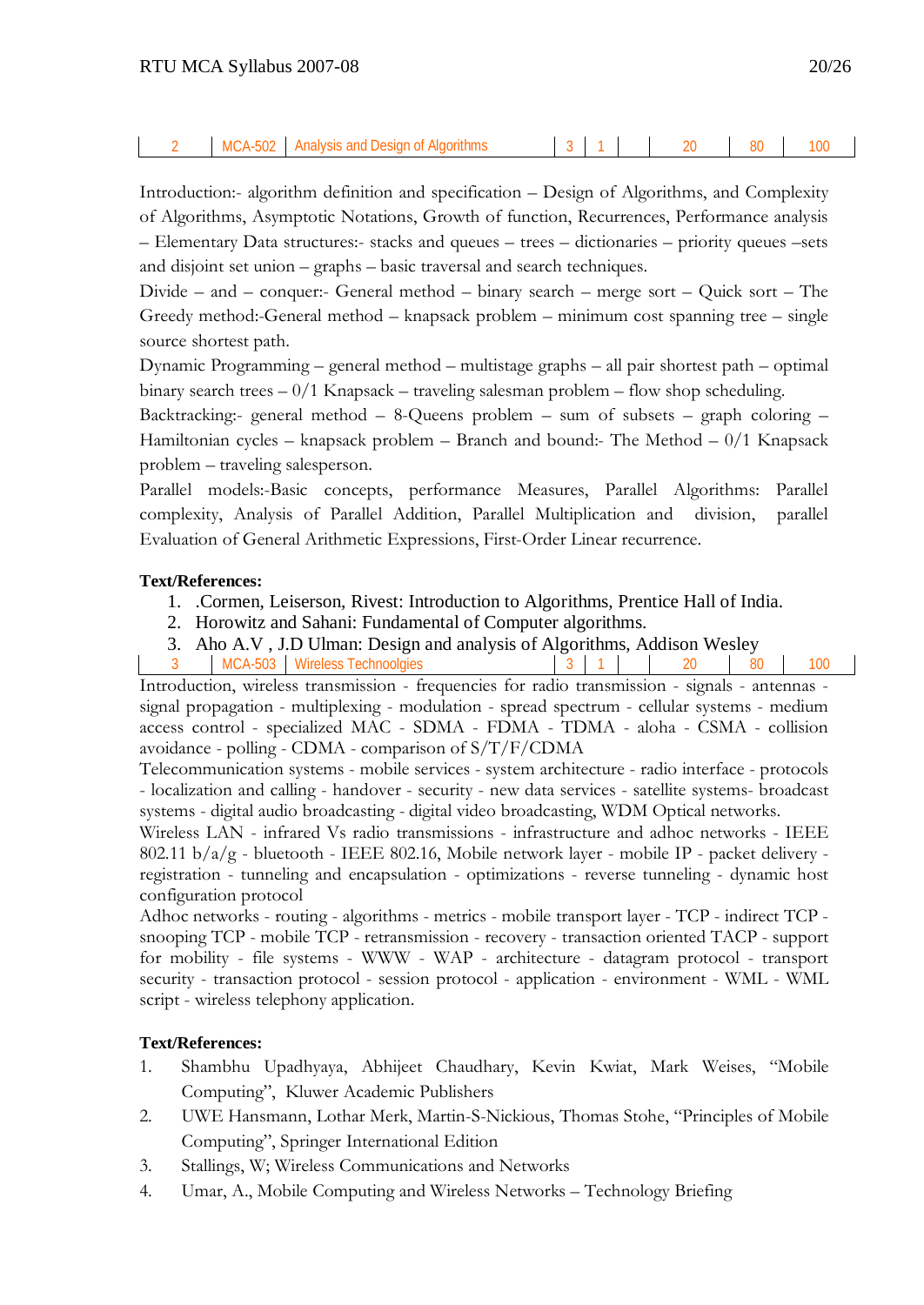- 5. Blake Roy, Wireless Communication Technology, Thompson
- 6. Schiller J., Mobile Communications, Pearson Education.
- 7. C. Siva Ram Murthy, Ad Hoc Wireless Networks: Architectures and Protocols, Pearson Education.
- 8. C. Siva Ram Murthy, WDM Optical Networks: Concepts, Design, and Algorithms, Pearson Education.
- 9. Singhal et.al S., The Wireless Application Protocol, Addison Wesley

| MCA-<br>$-504$ | Bio<br>-Informatics |  |  |  |
|----------------|---------------------|--|--|--|

Introduction – Importance of Bioinformatics – Biological Sequence Structure – Deficit – Genome Projects – Status – Sequence analysis – Homology and analogy.

EMBNET – NCBI – virtual Tourism.

Primary Sequence Databases Biological data base – Primary Sequence Database – Composite Protein Sequence Database – Secondary Database - Composite Protein – Pattern database structure and classification of database.

Genome Information Resources - DNA Sequence data base – Specialised genomic Resources.

DNA Sequence analysis : Why analyse DNA? – Gene structure – Features of DNA sequence analysis – Issues in the interpretation and EST search – Approach of Gene hunting – Cell CDNA libraries and ESTs – Approaches to EST analysis – Effect of EST data on DNA data base examples of EST analysis.

Data Base Searchers and Pair Wise Alignment Data base searching – Alphabets and Complexity – Comparing Two Sequences – Sub-Sequence – Identity and Similarity – Dot plots – Simple alignment – Gaps – Scoring Matrices – Dynamic programming – BLAST and its relative – FSTA and related algorithms – Alignment scores and statistical significance of data base sequences.

Global and local Alignments : Algorithms – Similarities – Semi global alignment

Multiple Sequence Alignment : Goal – Definition – Consensus – Complex – methods – Database of multiple Alignment – searching database with multiple alignment.

Methods of Photo Genetics.: Distance Based Methods – Based Methods – Comparison.

RNA Structure: Amino Acids – Polypeptide Composition Algorithm – Modeling protein folding prediction – RNA Sequence Structure.

Proteomics: Classification – Techniques – Inheritors – Drying Design – Structures – X-Ray Crystal – NMR – Empirical methods and prediction techniques.

#### **Text/References:**

- 1. T.K.Attwood, D.J. Parry-Smith, Introduction to Bioinformatics, Pearson Education Asia
- 2. Dan E. Krane, Michale L. Raymer, Fundamental Concepts of Bioinformatics, Pearson Education Asia.

| -N/IC<br>$\cap$<br>.<br>vuu |  | <b>505</b> |  |  |  |  |  |  |  |
|-----------------------------|--|------------|--|--|--|--|--|--|--|
|-----------------------------|--|------------|--|--|--|--|--|--|--|

Basic concepts about Spatial information, Definition, Historical evolution and need for spatially based resource information system, objectives of GIS - Manual v/s automated GIS.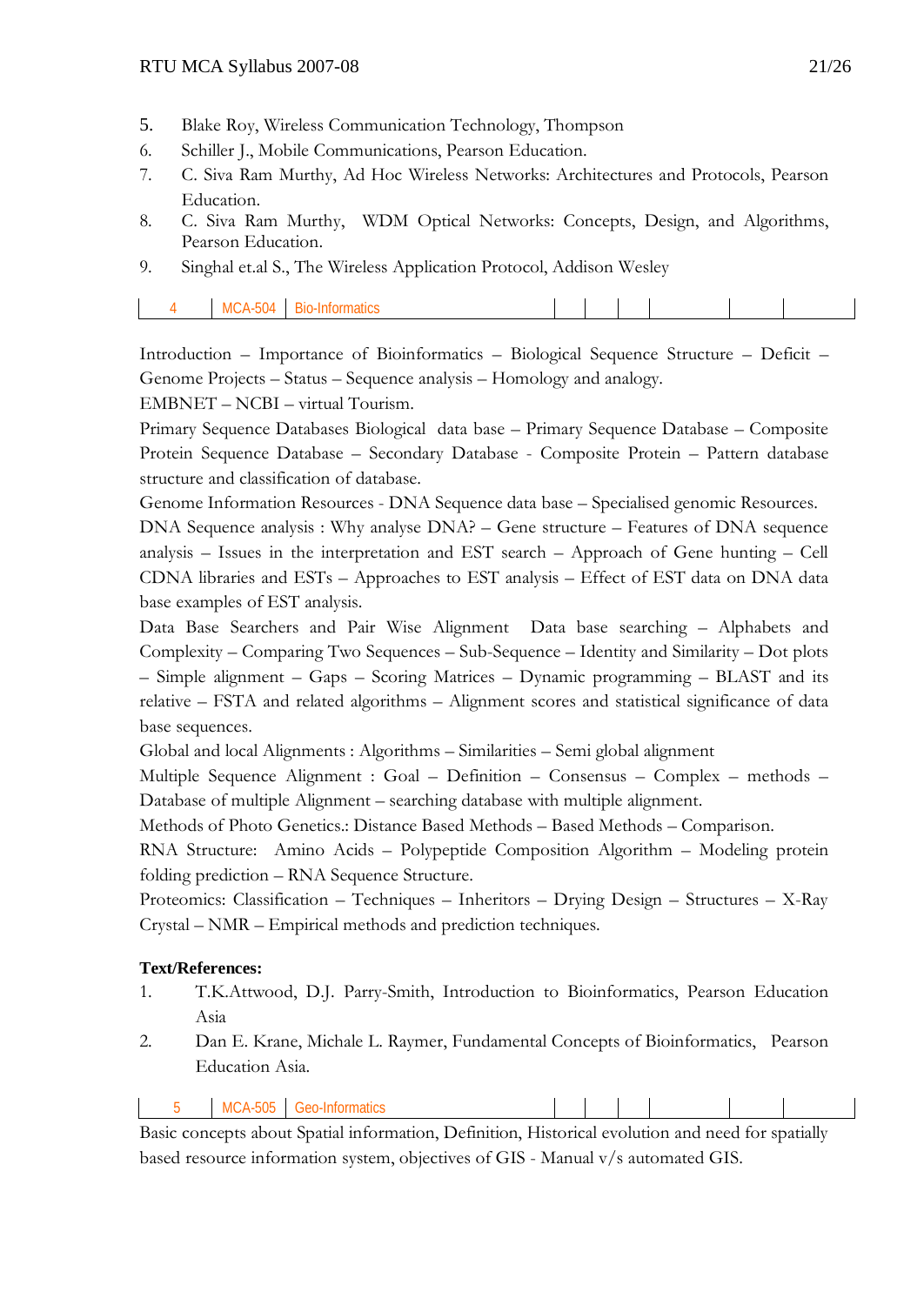$\overline{\phantom{a}}$ 

Data structure types of data structure, Raster and Vector formats, advantages and disadvantages of various data structures and data formats.

Data input: data pre-processing, methods of data capture, digitization and scanning methods, commonly used map projections and ellipsoids.

The format of GIS - Handling digital Geographical Information Data - Analysis of single data planes in Raster format - Analysis of Multiple data planes in Raster format - Uses of topographic data in Raster format - Data structures for thematic maps.

Digital Elevation Model (DEM): need, methods, data sources and products of DEM - Digital Terrain Modeling (DTM) - Input verification, storage and methods of data analysis for Spatial modeling - Methods of GIS and Spatial interpolation

# **Text/References:**

- 1. Geographical Information System for Geoscientists by Bonham-Carter G.F., Pergamon Press, Tarrytown, New York, 1994.
- 2. Principles of Geographical Information System for Land Resources Assessment by Burrough, PA., Clarendon, Press, Oxford, 1986.
- 3. Geographical Information System by Fraser Taylor, D.R., The Microcomputer and Modem Cartography, Pergamon Press, 1991.
- 4. Mathematical Geography by Jameson, A.H. and Mormsby, M.t. Mormsby., Vol I and II, Sir Issac Pitman and Sons Ltd. London.
- 5. Cartographical design and production by Keates, J.S., London, Longman group, 1973.
- 6. Topographic Surveying by Wilson, H.M., John Wiley and sons, New York.
- 7. Geographic Information System by Les Worall, (Ed), Development and Applications, Beihaven Press, 1990
- 8. Remote Sensing and Image Interpretations by Thomas M. Lillesand and Ralph W. Kiefer., John Wiley and Sons, New York, 1994.
- 9. Mapping from Aerial Photographs by Burnside, CD., Collins Publishers. 1985.
- 10. Maps and Map making Royal Geographical Society by Reeves, E.A., London.
- 11. Coordinate Systems and Map Projections by Mailing, D.H., George Philip and Sons Ltd.

|  |  | 506<br>M | ecurity<br>cilon.<br>nna<br>u<br>n. |  |  |  |  |  |  |
|--|--|----------|-------------------------------------|--|--|--|--|--|--|
|--|--|----------|-------------------------------------|--|--|--|--|--|--|

Introduction to Cryptography: Introduction To Security: Attacks, Services & Mechanisms, Security, Attacks, Security Services. Conventional Encryption: Classical Techniques, Conventional Encryption Model, and Steganography, Classical Encryption Techniques. Modern Techniques: Simplified DES, Block Cipher Principles, DES Standard, DES Strength, Differential & Linear Cryptanalysis, Block Cipher Design Principles, Block Cipher Modes of Operation.

Conventional Encryption Algorithms: Triples DES, Blowfish, International Data Encryption Algorithm, RCS, CAST-128, RC2 Placement & Encryption Function, Key Distribution, Random Number Generation, Placement Of Encryption Function.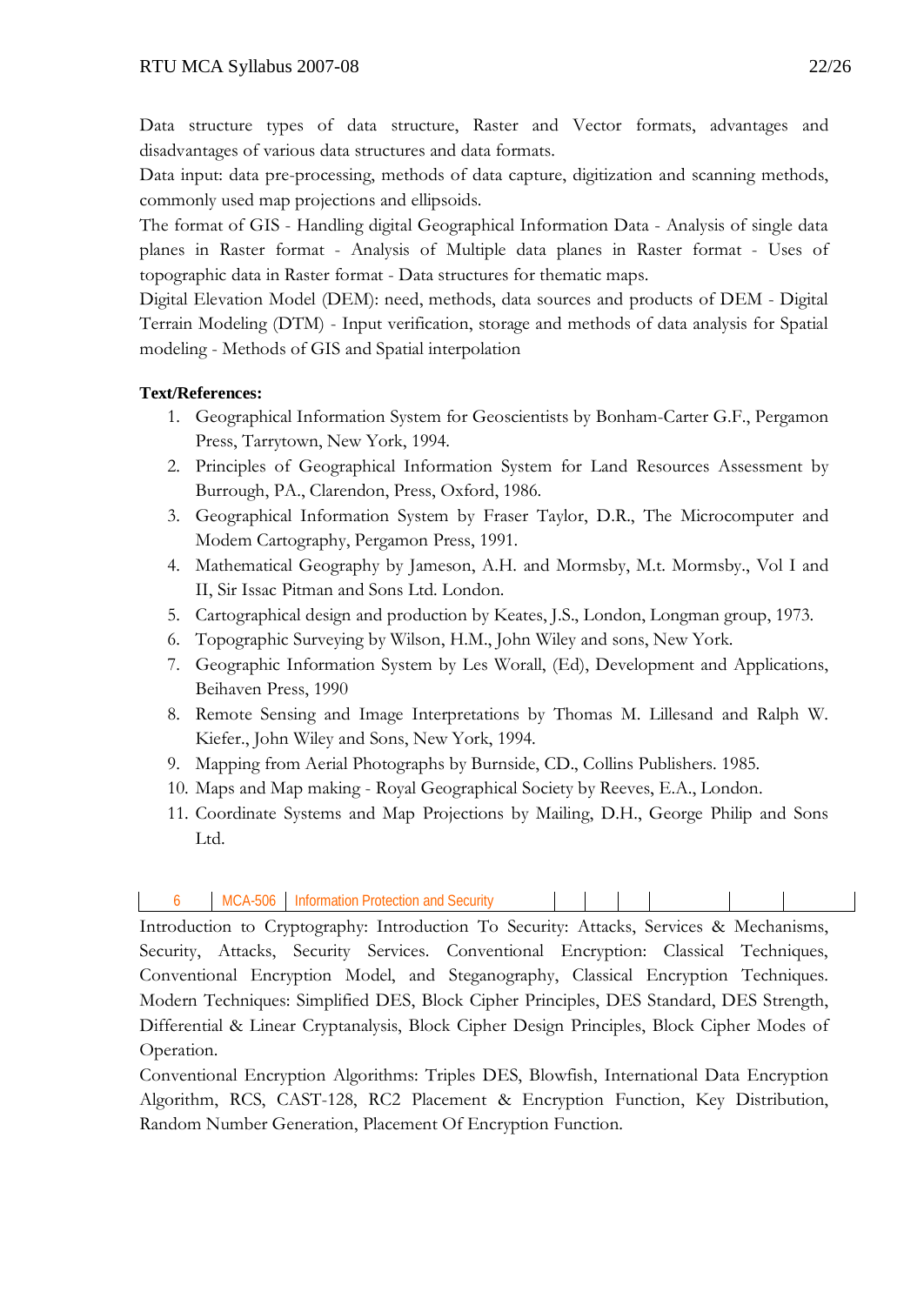Public Key Encryption: Public-Key Cryptography: Principles of Public-Key Cryptosystems, RSA Algorithm, Key Management, Fermat's & Euler's Theorem, Primality, The Chinese Remainder Theorem.

Hash Functions: Message Authentication & Hash Functions: Authentication Requirements, Authentication Functions, Message Authentication Codes, Hash Functions, Birthday Attacks, Security Of Hash Function & MACS, MD5 Message Digest Algorithm, Secure Hash Algorithm (SHA), Digital Signatures: Digital Signatures, Authentication Protocol, Digital Signature Standard (DSS), Proof Of Digital Signature Algorithm.

Network & System Security: Authentication Applications: Kerberos X.509, Directory Authentication Service, Electronic Mail Security, Pretty Good Privacy (PGP), S / Mime, Security: Architecture, Authentication Header, Encapsulating Security Payloads, Combining Security Associations, Key Management, Web Security: Secure Socket Layer & Transport Layer Security, Secure Electronic Transaction (Set), System Security: Intruders, Viruses, Firewall Design Principles, Trusted Systems.

# **Text/References:**

- 1. Kaufman, c., Perlman, R., and Speciner, M., Network Security, Private Communication in a public world, 2nd ed., Prentice Hall.
- 2. Stallings, W.,. Cryptography and Network Security: Principles and Practice, 3rd ed., Prentice Hall PTR.
- 3. Pieprzyk Josef and et.al; Fundamentals of Computer Security, Springer-Verlag, 2008.
- 4. Trappe & Washington, Introduction to Cryptography, 2nd Ed. Pearson.
- 5. Johannes A. Buchmann, "Introduction to cryptography", Springer- Verlag.

| $\Lambda$ . $\Omega$ . The contract of Europe delta decompose of $\Omega$ . The contract is defined as $\Omega$ . The contract of $\Omega$ |  |  |  |  |  |  |  |  |  |  |
|--------------------------------------------------------------------------------------------------------------------------------------------|--|--|--|--|--|--|--|--|--|--|

An Overview of Embedded system, Requirements, Challenges issues, and trends in software development.

Application market segments, control system and industrial automation, Data communication, Networked Information Appliances, Telecommunications.

Hardware Architecture: Processor, Memory, Latches and buffers, ADC & DAC, Application specific control, Display units, keypads, DSP.

Microcontrollers and their applications, Communication interfaces: Serial interface, IEEE 1394, USB, Infra red, Ethernet and PCI bus.

Embedded system development process : requirement , system architecture, operating system and processes. Development platform and tools, HLL support Cross compilers, Linux and Windows CE based development Tools. Mobile/ handheld systems.

Basic idea of embedded system application like mobile networks, GPS, Real time system, Database applications, Networked and JAVA-enabled information appliances, Mobile JAVA applications.

- 1. Embedded System Design, A Unified Hardware/Software Introduction, Frank Vahid / Tony Givargis, 2006 reprint, John Wiley Student Edition.
- 2. An Embedded Software Primer, David .E. Simon, Fourth Impression 2007, Pearson Education.
- 3. Embedded Microcomputer Systems, Valvano, Thomson.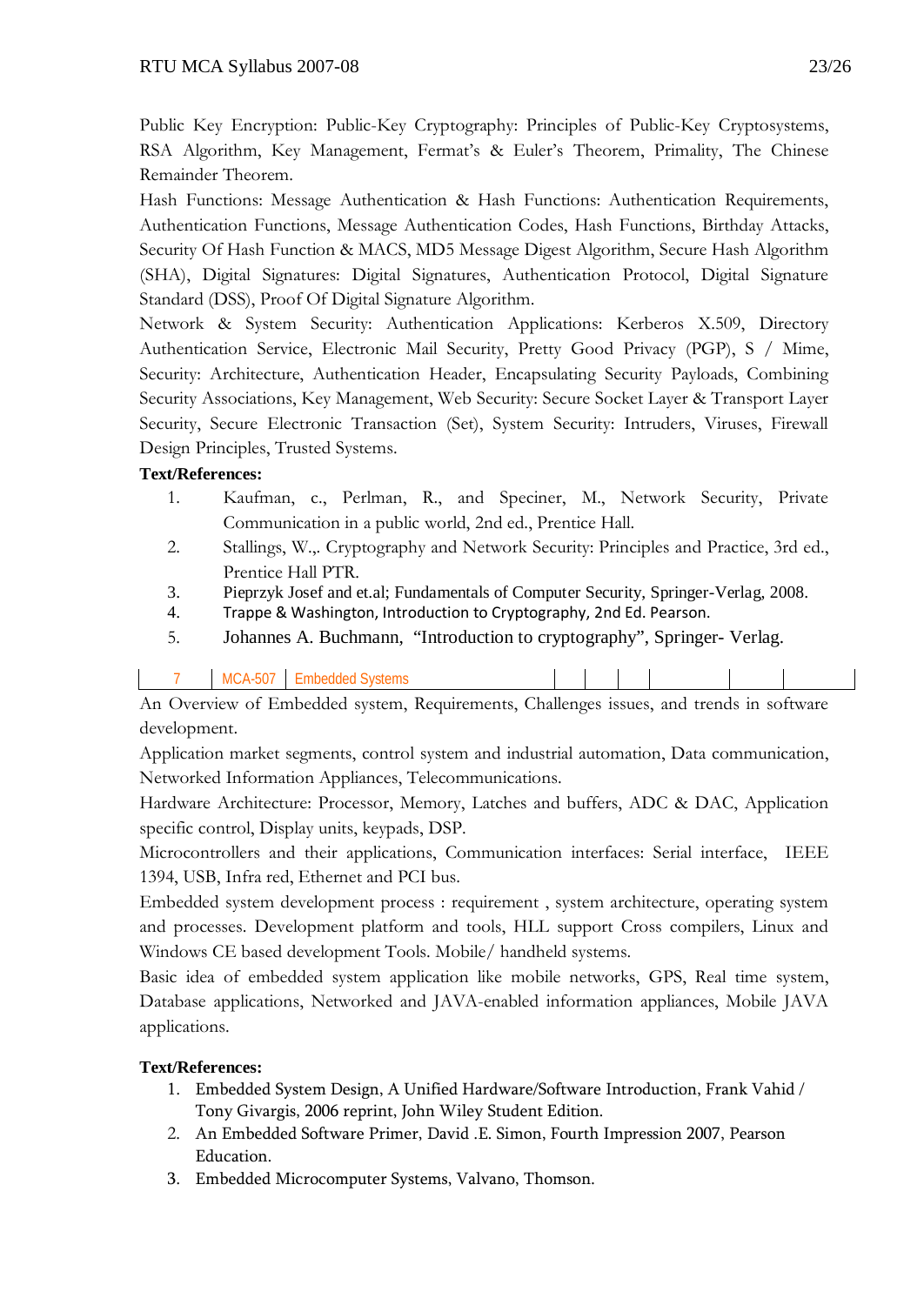- 4. Performance Issues of an Embedded System http://embedded.com.
- 5. Computers As Components: Principles of Embedded Computing System Design, 2nd Edition. Morgan Kauffman.

Enterprise wide information system, Custom built and packaged approaches, Needs and Evolution of ERP Systems, Common myths and evolving realities, ERP and Related Technologies, Business Process Reengineering and Information Technology, Supply Chain Management, Relevance to Data Warehousing, Data Mining and OLAP, ERP Drivers, Decision support system.

ERP Domain, ERP Benefits classification, Present global and Indian market scenario, milestones and pitfalls, Forecast, Market players and profiles, Evaluation criterion for ERP product, ERP Life Cycle: Adoption decision, Acquisition, Implementation, Use & Maintenance, Evolution and Retirement phases, ERP Modules.

Framework for evaluating ERP acquisition, Analytical Hierarchy Processes (AHP), Applications of AHP in evaluating ERP, Selection of Weights, Role of consultants, vendors and users in ERP implementation; Implementation vendors evaluation criterion, ERP Implementation approaches and methodology, ERP implementation strategies, ERP Customization, ERP-A manufacturing Perspective.

Critical success and failure factors for implementation, Model for improving ERP effectiveness, ROI of ERP implementation, Hidden costs, ERP success inhibitors and accelerators, Management concern for ERP success, Strategic Grid: Useful guidelines for ERP Implementations.

Technologies in ERP Systems and Extended ERP, Case Studies Development and Analysis of ERP Implementations in focusing the various issues discussed in above units through Soft System approaches or qualitative Analysis tools, Learning and Emerging Issues, ERP and E-Commerce.

Concept of  $E - G$ overnance: Concept,  $E - G$ overnance frame work, area of application like public sector, service industry.

# **Text/References:**

- 1. A. Lexis Leon, Enterprise Resource Planning, TMH
- 2. Brady, Manu, Wegner, Enterprise Resource Planning, TMH
- 9 MCA-509 Soft Computing

Overview of Crisp sets and fuzzy sets : Basic concepts of crisp sets and fuzzy sets, Basic types of fuzzy sets, Fuzzy sets verses crisp sets, Representation and extension principle for fuzzy sets, Operations on Fuzzy sets

Fuzzy Relations and Fuzzy Logic: Crisp versus Fuzzy relations, Binary relations on fuzzy sets, Equivalence, compatibility and ordering relations, Morphisms and compositions of relations, Fuzzy relations equations, Fuzzy measures and possibility theory, Classical logic and multivalued logics, Fuzzy propositions and approximate reasoning

Fuzzy systems and neuro fuzzy systems : Relevance of integration between fuzzy sets and neural networks – pros and cons, Fuzzy neurons, Fuzzy neural networks, Neuro fuzzy systems, Fuzzy associative memories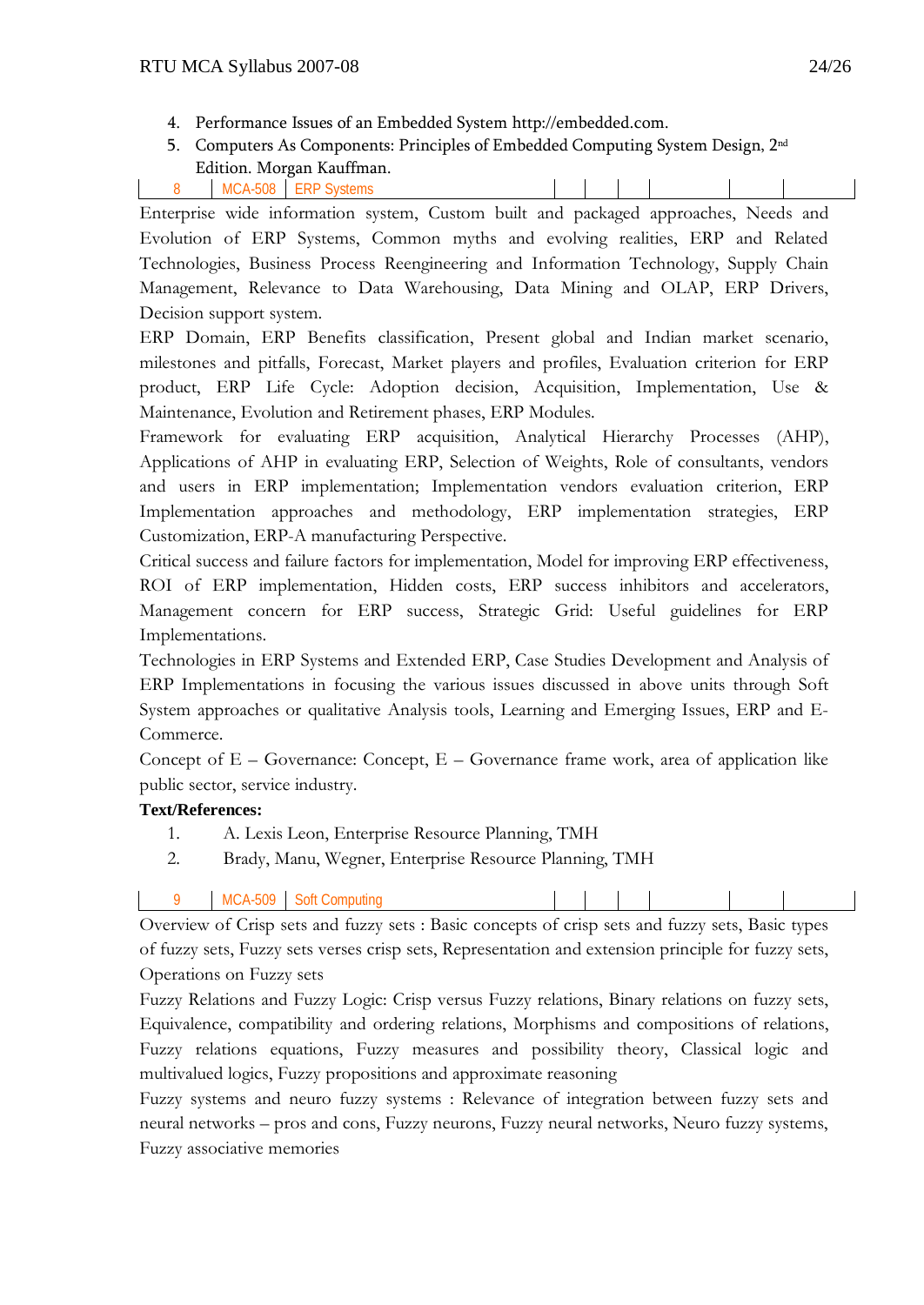Introduction to Genetic Algorithms : What are genetic algorithms?, Robustness of traditional optimisation and search methods, The Goals of optimisation, How are genetic algorithms different from traditional methods?, A simple genetic algorithm, Genetic algorithms at work – a Simulation by hand, Grist for the Search Mill – Important Similarities, Similarity Templates (Schemata), Learning the Lingo.

Genetic Algorithms Revisited : Mathematical Foundations, Who shall live and who shall die? The fundamental Theorem, Schema processing at work: An example by hand revisited. The two-armed and k-armed bandit problem, How many schemata are processed usefully?, The building block hypothesis, Another perspective: The minimal deceptive problem, Schemata revisited: similarity templates as hyper planes.

Computer Implementation of A Genetic Algorithm : Data Structures, Reproduction, Crossover, and mutation, A Time to reproduce, a time to cross, Get with the main program, How well does it work?, Mapping objective functions to fitness form, Fitness scaling, Codings, A multiparameter, Mapped, Fixed-Point coding, Discretization, Constraints

Introduction To Genetic-Based Machine Learning : Genetics-Based machine learning: whence it came, What is a classifier system?, Rule and message system, Apportionment of credit: The bucket brigade, Genetic algorithm, A simple classifier system in Pascal, Results using the simple classifier system

- 1. G. Klir and B. Yuan "Fuzzy Sets and Fuzzy Logic: Theory and Applications", Prentice Hall of India, 1997.
- 2. B. Kosko "Neural Networks and Fuzzy Systems" A Dynamical Systems Approach to Machine Intelligence", Prentice Hall of India, 1997.
- 3. David E. Goldberg, "Genetic Algorithms in Search, Optimization and Machine Learning, Addison-Wesley an imprint of Pearson Education Asia .